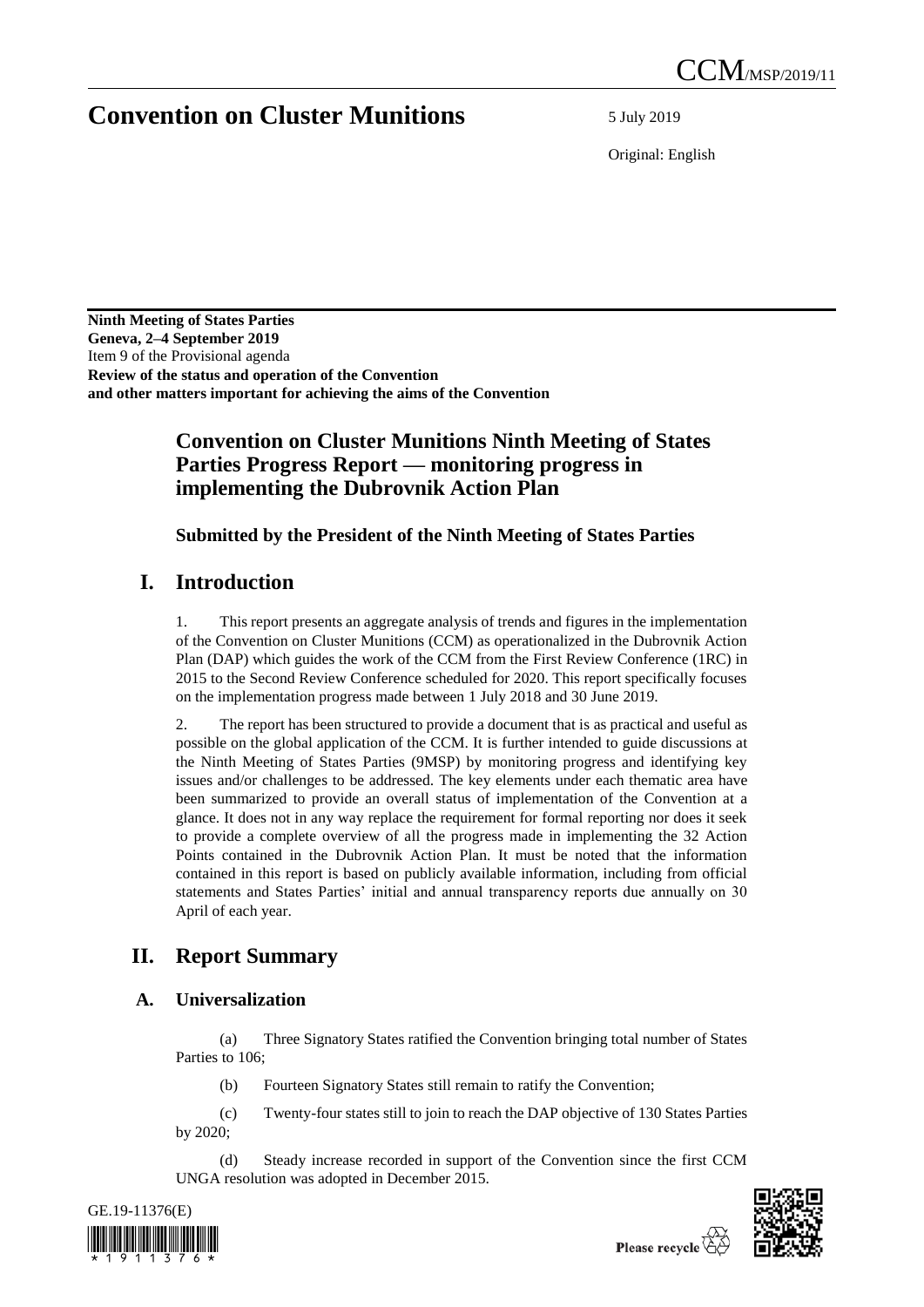### **B. Stockpile Destruction and Retention**

(a) Four States Parties completed destruction of stockpiles ahead of treaty deadlines leaving only five still with Article 3 obligations;

Since entry into force of the CCM, 35 out of 40 States Parties have now completed destruction of their stockpiles;

(c) Three States Parties have used the Article 3 Declaration of Compliance template adopted at the 8MSP;

(d) One State Party submitted an extension request to meet its 2019 Article 3 obligations while one State Party notified that it would be seeking an extension to its March 2021 deadline;

(e) Five States Parties reported on the use of retained cluster munitions through training exercises conducted leading to a decrease in overall retention numbers.

## **C. Clearance and Risk Reduction Education**

(a) Eight of 10 States Parties with Article 4 obligations provided updated information concerning the location, scope and extent of cluster munition contamination and/or on the status and progress of programmes for the clearance for cluster munitions remnants in areas under their jurisdiction or control;

Two States Parties with Article 4 obligations reported that with adequate financial support they would be able to fulfil their Article 4 obligations before their 2020 and 2022 deadlines respectively;

(c) Two States Parties with clearance deadlines in 2020 submitted extension requests to be considered at the 9MSP;

(d) Three States Parties reported that they were not on track to fulfil their Article 4 obligations within their respective stipulated deadlines;

(e) One State Party reported on newly contaminated areas while two States Parties reported on the discovery of previously unknown contamination.

## **D. Victim Assistance**

(a) Nine of 11 States Parties with Article 5 obligations reported on the designation or existence of a national focal point;

Seven of 11 States Parties with Article 5 obligations provided information on national laws or national action plans relating to victims and/or persons with disabilities;

(c) Three States Parties reported on new cluster munition victims;

(d) Six States Parties reported to have integrated their victim assistance (VA) efforts into the broader disability sector;

(e) Seven States Parties reported having involved victims and/or people with disabilities in decision making processes;

(f) Seven States Parties requested international assistance and cooperation specifically for victim assistance.

## **E. International Cooperation and Assistance**

(a) Nine States Parties requested specific assistance in their 2018 annual transparency report;

(b) One State Party requested support to define the real scope of contamination by cluster munition remnants;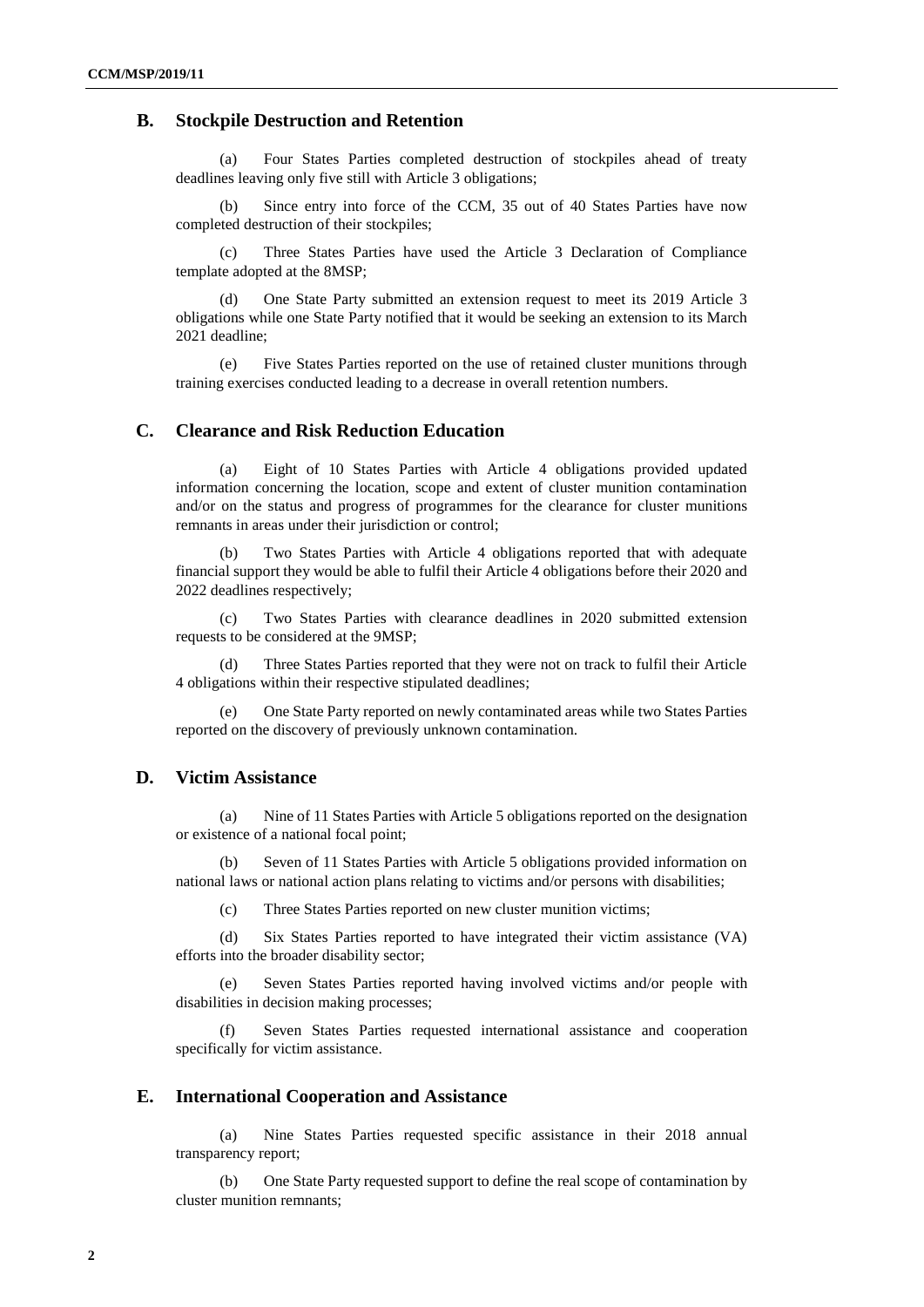(c) Twenty-two States Parties reported to have provided assistance to States with obligations;

(d) Twelve States Parties reported to have received assistance from other States Parties and/or stakeholder organisations;

(e) Thirteen States Parties with obligations under the Convention reported having allocated national resources to fulfil these obligations, an increase from nine in 2017;

(f) One Country Coalition event was held in Geneva.

#### **F. Transparency Measures**

(a) Ninety-one initial transparency reports due from 103 States Parties had been submitted

(b) One new State Party submitted its initial transparency report in time and one submitted a long overdue initial report;

(c) Twelve States Parties still had overdue initial transparency reports

(d) Annual report submission rate of 63 per cent is a reduction from rate recorded in 2017 of 70 per cent during the same reporting period.

## **G. National Implementation Measures**

(a) One State Party in its initial transparency report reported that an analysis of existing law was taking place to determine how it would implement the CCM domestically;

(b) Out of the 56 States Parties that have submitted their 2018 annual report, 14 States Parties reported updates on national implementation;

(c) Six States Parties provided supplementary/additional information on national legislation to implement the CCM;

(d) One State Party reported having adopted specific law to implement the CCM as an annex to its existing law and that this specific law also prohibits investment in cluster munitions.

## **III. CCM 9MSP Progress Report for the period 1 July 2018 to 30 June 2019**

## **A. Universalization**

| Table 1                                                                           |                                                |                                                                             |  |
|-----------------------------------------------------------------------------------|------------------------------------------------|-----------------------------------------------------------------------------|--|
| 2 <sup>nd</sup> Review Conference Goals                                           | Actions to be taken                            | Progress made                                                               |  |
|                                                                                   | Dubrovnik Action Plan.<br>Actions 1.1 to $1.3$ | During reporting period                                                     |  |
| An increased number of States<br>Parties to the Convention (130 at the Convention |                                                | Increase adherence with Three new States Parties (all<br>by ratification)   |  |
| least)<br>A decreased number of reported                                          |                                                | 14 Signatory States still to<br>ratify                                      |  |
| alleged and confirmed instances<br>of use                                         |                                                | 24 States needed to reach the<br>objective of 130 States Parties<br>by 2020 |  |
|                                                                                   |                                                | Slight increase in rate of<br>universalization                              |  |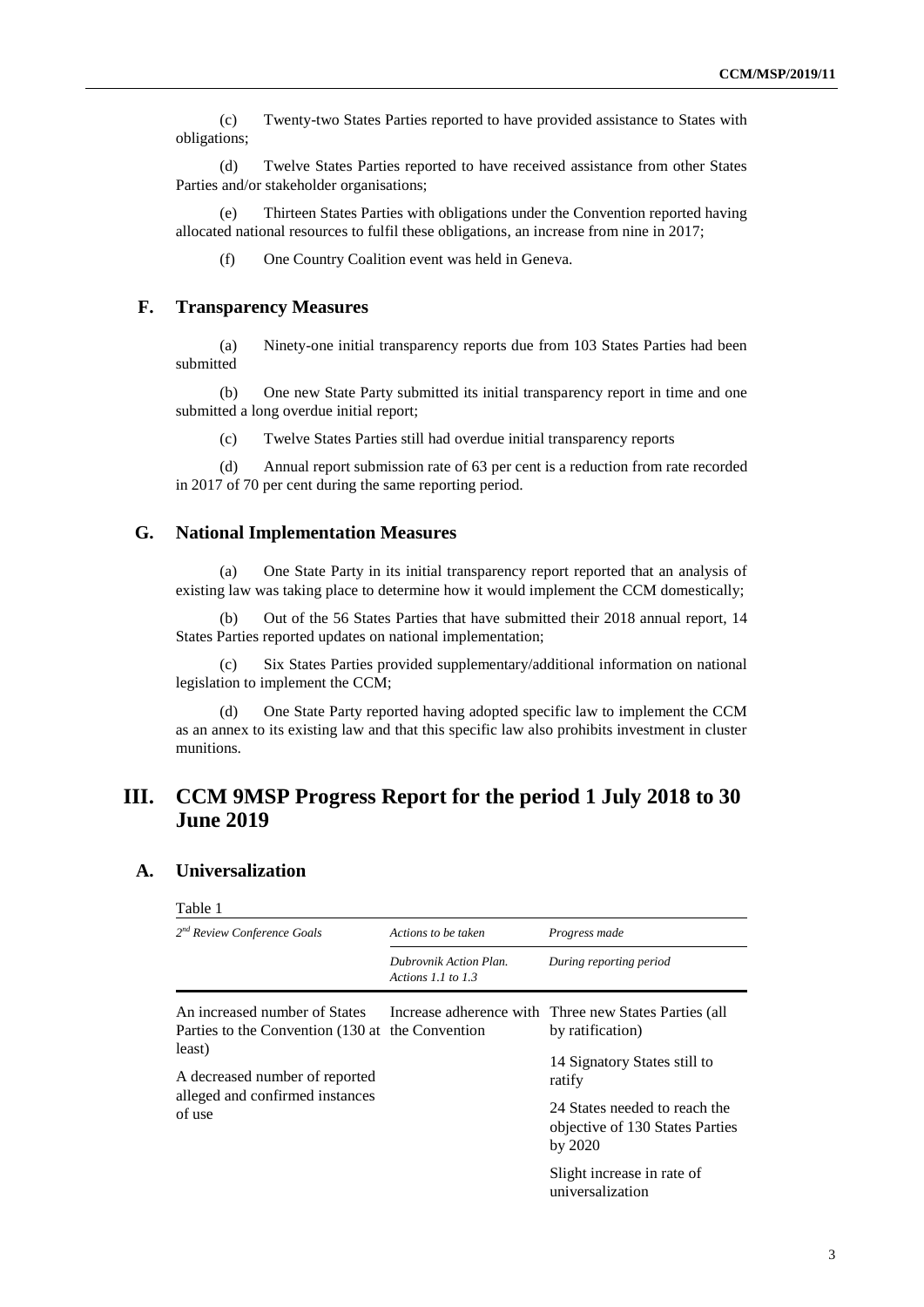| 2 <sup>nd</sup> Review Conference Goals | Actions to be taken                                           | Progress made                                                                                                  |
|-----------------------------------------|---------------------------------------------------------------|----------------------------------------------------------------------------------------------------------------|
|                                         | Dubrovnik Action Plan.<br>Actions 1.1 to $1.3$                | During reporting period                                                                                        |
|                                         | Promote the<br>universalization                               | Numerous bilateral meetings<br>held with representatives of<br><b>Signatory States and States</b><br>not Party |
|                                         |                                                               | One informal meeting for<br><b>Signatory States and States</b><br>not Party on adherence to the<br><b>CCM</b>  |
|                                         | Reinforce the norms<br>being established by the<br>Convention | Continued increase in support<br>of UNGA Resolution on<br>implementation of the CCM                            |

(a) How can stakeholders of the Convention make use of identified internal and external factors to motivate States to join?

What level of certainty regarding available evidence on use of cluster munitions would States require in order to speak out against all use, production and/or transfer of cluster munitions?

(c) How can regional and international cooperation and assistance be used and promoted to increase the membership of the CCM?

#### **2. Progress report on universalization: monitoring progress in the implementation of the Dubrovnik Action Plan**

3. During the period under review, the rate of universalization slightly improved with the addition of three new States Parties. All three were signatory States that joined by ratification: Namibia, the Gambia and the Philippines. In accordance with Article 17 (2), the Convention entered into force for Namibia on 1 February 2019; for the Gambia on 1 June 2019; and for the Philippines will enter into force on 1 July 2019. As of 30 June 2019, a total of 120 States had joined the CCM by signing, ratifying or acceding to the Convention. Of these, 106 are States Parties whilst 14 are Signatory States. Action 1.1 of the Dubrovnik Action Plan set as an objective 130 States Parties by the Second Review Conference in 2020. This requires that another 24 States join the CCM by that date.

4. Since entry into force of the Convention, 14 Signatory States still have to ratify it: Angola, Central African Republic, Democratic Republic of the Congo, Cyprus, Djibouti, Haiti, Indonesia, Jamaica, Kenya, Liberia, Nigeria, Sao Tomé and Principe, Tanzania and Uganda.

5. In December 2018, 144 Member States of the United Nations voted in favour of United Nations General Assembly Resolution 73/54 "*Implementation of the Convention on Cluster Munitions*", even though 73 Member States of the United Nations are neither Signatories nor Parties to the Convention. This shows a steady increase of Yes votes annually since the first United Nations General Assembly resolution on the Convention on Cluster Munitions was first adopted in December 2015.

6. The CCM Universalization coordinators held bilateral meetings with Permanent Missions in Geneva of signatory States and States not Party and engaged with those States during other disarmament meetings.

7. Additionally, the Coordinators hosted an informal meeting on 6 February 2019 with signatory States and States not Party in the margins of the 22<sup>nd</sup> International Meeting of Mine Action National Directors and United Nations Advisers (NDM-UN22) held in Geneva. The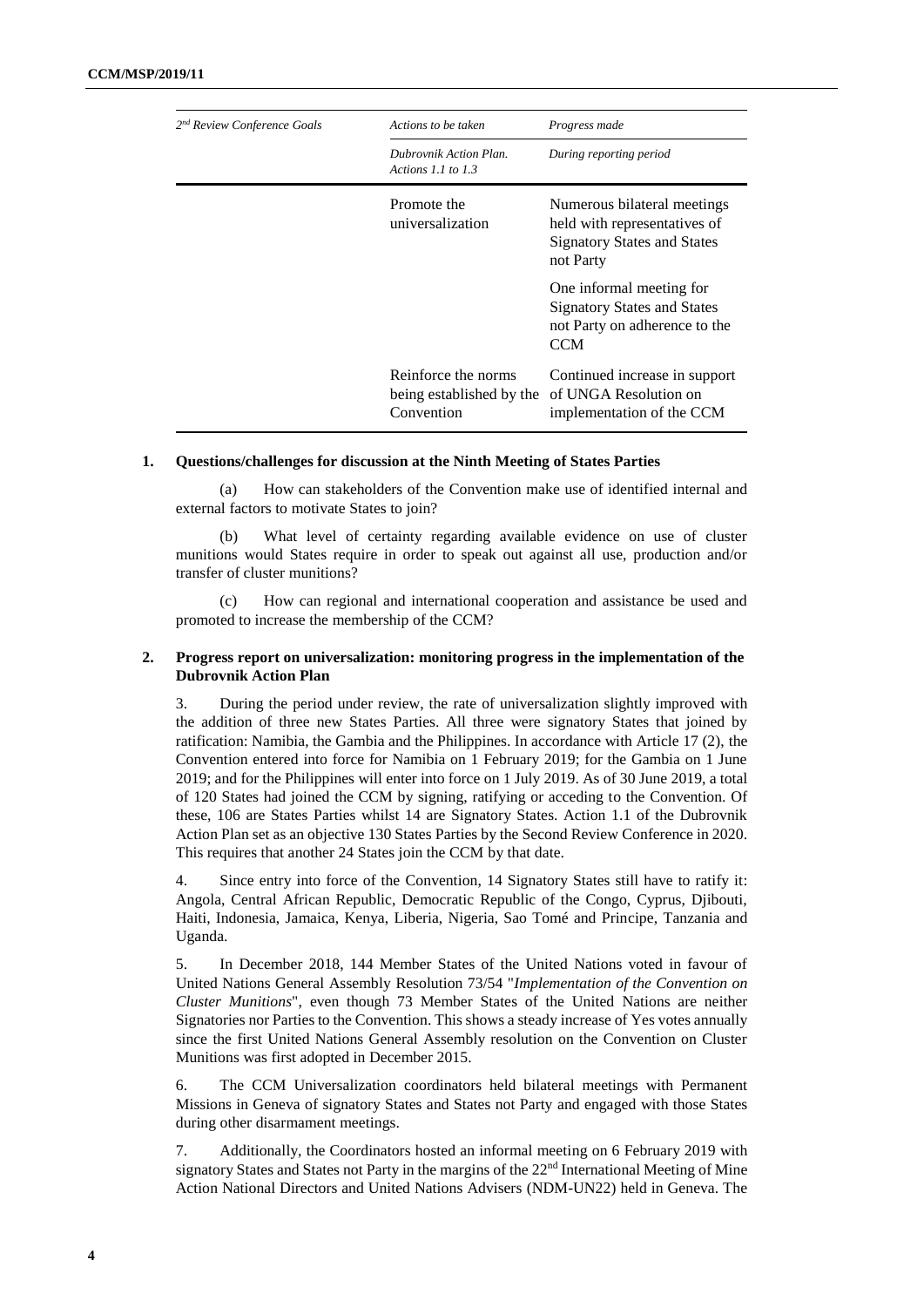meeting provided a platform for signatory States and States not Party to exchange views and experiences with regards to joining the CCM.

8. The 9MSP President also hosted a lunchtime side event at the UN Headquarters in New York on the universalization of the CCM with a focus on the Asia/Pacific region. This side event took place on Friday, 12 October 2018, in the margins of the  $73<sup>rd</sup>$  session of the UN General Assembly First Committee and gathered 12 States not Party and 15 States Parties to the Convention from the Asia/Pacific region as well as from other regions. Representatives from UNODA, the Cluster Munition Coalition and other civil society organizations also attended the meeting.

9. The President also co-hosted and participated in the the Asia-Pacific Regional Workshop on Universalization of the CCM. The workshop, held in Manila, the Philippines, from 18 to 19 June 2019 brought together 8 States not Party from the region:

| Table 2                                                                                                                                                               |                                                 |                                                                                                                                         |
|-----------------------------------------------------------------------------------------------------------------------------------------------------------------------|-------------------------------------------------|-----------------------------------------------------------------------------------------------------------------------------------------|
| 2 <sup>nd</sup> Review Conference Goals                                                                                                                               | Actions to be taken                             | Progress made                                                                                                                           |
|                                                                                                                                                                       | Dubrovnik Action Plan Actions<br>$2.1$ to $2.5$ | During reporting period                                                                                                                 |
| An increased number of States<br>Parties that finished stockpile<br>destruction                                                                                       | Develop a resourced plan                        | Three States Parties provided<br>information on progress<br>made in stockpile destruction                                               |
| Increased levels of reporting on<br>matters pertaining to Article 3<br>implementation, including                                                                      |                                                 | Two States Parties reported a<br>destruction plan in place or<br>being developed                                                        |
| information on the amount and<br>planned use of sub-munitions<br>retained                                                                                             |                                                 | Two States Parties to apply<br>standards related to safety<br>and environment                                                           |
| Increased exchange of<br>information of good and cost-<br>effective stockpile destruction<br>practices including on safety,<br>environmental impact and<br>efficiency |                                                 | Two States Parties reported<br>allocation of national<br>resources to stockpile<br>destruction                                          |
|                                                                                                                                                                       | Increase exchanges of<br>promising practices    | One State Party reported on<br>technical assistance received<br>from an international<br>clearance organization                         |
|                                                                                                                                                                       |                                                 | One State Party to use its<br>own capacities and resources<br>to destroy stocks                                                         |
|                                                                                                                                                                       | Apply an appropriate<br>approach to retention   | 13 States Parties retained<br>cluster munitions as<br>provided for in the CCM                                                           |
|                                                                                                                                                                       |                                                 | Ten States Parties out of 13<br>that had previously declared<br>retaining CM provided<br>updates on the use of<br>retained submunitions |

## **B. Stockpile Destruction and Retention**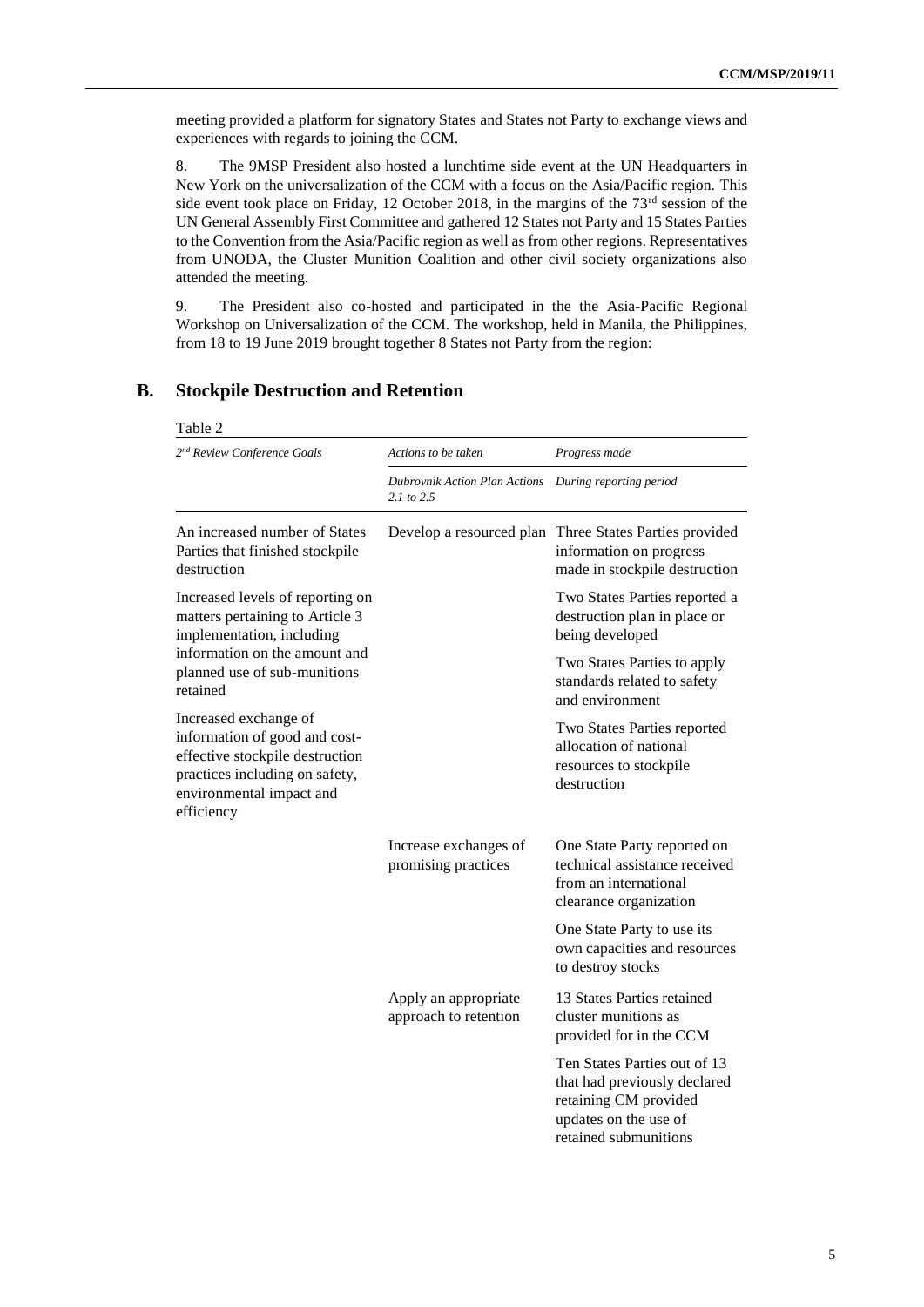| 2 <sup>nd</sup> Review Conference Goals | Actions to be taken                                               | Progress made                                                                                                                                                      |
|-----------------------------------------|-------------------------------------------------------------------|--------------------------------------------------------------------------------------------------------------------------------------------------------------------|
|                                         | Dubrovnik Action Plan Actions<br>$2.1 \text{ to } 2.5$            | During reporting period                                                                                                                                            |
|                                         |                                                                   | Five States Parties reported<br>on the use of retained cluster<br>munitions through trainings                                                                      |
|                                         |                                                                   | One State Party declared that<br>it had transported part of its<br>retained submunitions to<br>another State Party for<br>destruction in May 2019                  |
|                                         | Announce declaration of<br>compliance on stockpile<br>destruction | Four States Parties reported<br>completion of stockpile<br>destruction ahead of their<br>stipulated treaty deadline                                                |
|                                         |                                                                   | Three States Parties used the<br>Article 3 Declaration of<br>Compliance template<br>adopted at the 8MSP                                                            |
|                                         |                                                                   | There remain only five<br><b>States Parties with</b><br>obligations under Article 3                                                                                |
|                                         |                                                                   | One State Party submitted an<br>extension request                                                                                                                  |
|                                         |                                                                   | One State Party submitted a<br>notification informing that it<br>would be seeking an<br>extension of its initial 2019<br>deadline                                  |
|                                         | Act upon unexpected<br>developments                               | Multiple outreach done, and<br>one letter sent to a State<br>Party with Article 3<br>obligations and whose initial<br>transparency report is<br>overdue since 2011 |

(a) How can cooperation and assistance be effectively facilitated between States Parties with Article 3 obligations and international organizations with stockpile destruction expertise/capacities?

(b) How can States Parties with pending Article 3 obligations effectively express their need or assistance and ensure that they have explored all existing avenues for receiving financial resources/technical expertise and in a timely manner?

(c) How can States with obligations ensure that adequate political will and national ownership exist from the beginning as a key prerequisite for successful implementation of obligations?

(d) How can States Parties with Article 3 obligations be more proactive in pursuing regional cooperation approaches to address their needs?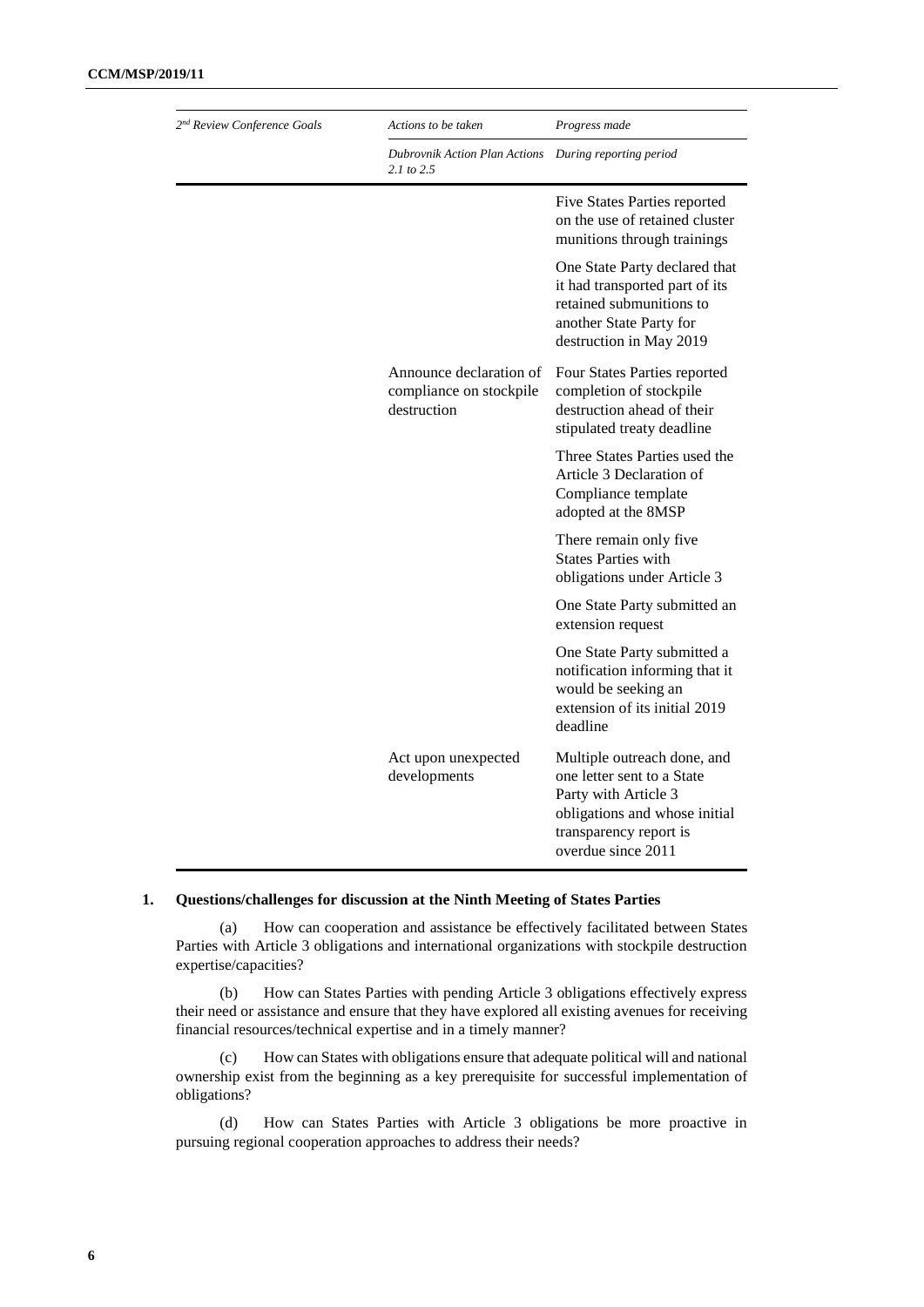#### **2. Progress report on Stockpile Destruction: monitoring progress in the implementation of the Dubrovnik Action Plan**

10. Since entry into force of the CCM, of the 40 States Parties that reported to have had obligations under Article 3, 35 have since declared compliance. Therefore, only five States Parties remain with obligations under Article 3: Bulgaria, Guinea-Bissau, Peru, Slovakia and South Africa.

11. During the period under review, four States Parties (Botswana, Croatia, Spain and Switzerland) reported to have complied with Article 3 obligations ahead of their stipulated deadlines. This reduced the number of States Parties with stockpile destruction obligations under the Convention by almost fifty percent between the former and current reporting periods.

12. Three States Parties (Botswana, Croatia and Spain) used the Article 3 Declaration of Compliance template adopted at the 8MSP to officially announce the completion of the destruction of all stockpiled cluster munitions.

13. Of the five remaining States Parties with Article 3 obligations, three, (Bulgaria, Peru, and Slovakia) submitted their 2018 annual reports with updated information on Article 3 implementation; while one State Party (South Africa) has an overdue 2018 annual report; and one State Party (Guinea-Bissau) has still not submitted its initial transparency report.

14. During the period under review, one State Party (Bulgaria) with an Article 3 deadline on 1 October 2019 submitted an extension request to meet its obligations under Article 3 of the Convention.

15. Peru submitted an official notification informing that it would be seeking an extension of its 1 March 2021 Article 3 deadline.

16. The three States Parties with Article 3 obligations that submitted their 2018 annual reports, (Bulgaria, Peru and Slovakia) provided information on progress made in the destruction of their stockpiles and two (Peru and Slovakia) reported that a destruction plan was in place.

17. Peru and Slovakia reported having allocated national resources to their national programmes to comply with Article 3 obligations.

18. Peru reported that it had received technical assistance from an international clearance organization to train its personnel and start the destruction process.

19. Slovakia reported that it planned to destroy its stocks through its own capacities. However, it also mentioned that it was considering asking for international assistance to dispose of a specific type of cluster munition.

20. Two States Parties, (Peru and Slovakia) reported that they will ensure that destruction techniques followed national and international standards in terms of safety and protection of the environment.

21. Ten out of 13 States Parties that had previously declared retaining cluster munitions: Belgium, Bulgaria, Czech Republic, France, Germany, Netherlands, Slovakia, Spain, Sweden and Switzerland) reported in their 2018 annual report that they continued to retain cluster munitions and explosive sub-munitions for the purposes permitted by the Convention.

22. Ten States Parties (Belgium, Bulgaria, Denmark Czech Republic, France, Germany, Netherlands, Slovakia, Spain and Switzerland provided an update on past and/or planned use of retained submunitions in accordance with Article 3.8. This represented a decrease in the level of reporting compared to the previous period where 11 States Parties had reported on the use of retained stocks.

23. Five States Parties (Belgium, Czech Republic, Denmark, Spain and Switzerland) reported on the use of retained cluster munitions through trainings conducted which lead to a decrease in numbers.

24. Five States Parties (Bulgaria, France, Germany, Slovakia and Sweden) did not report any decrease in their retained stocks. Out of those five States, two (Sweden and Slovakia)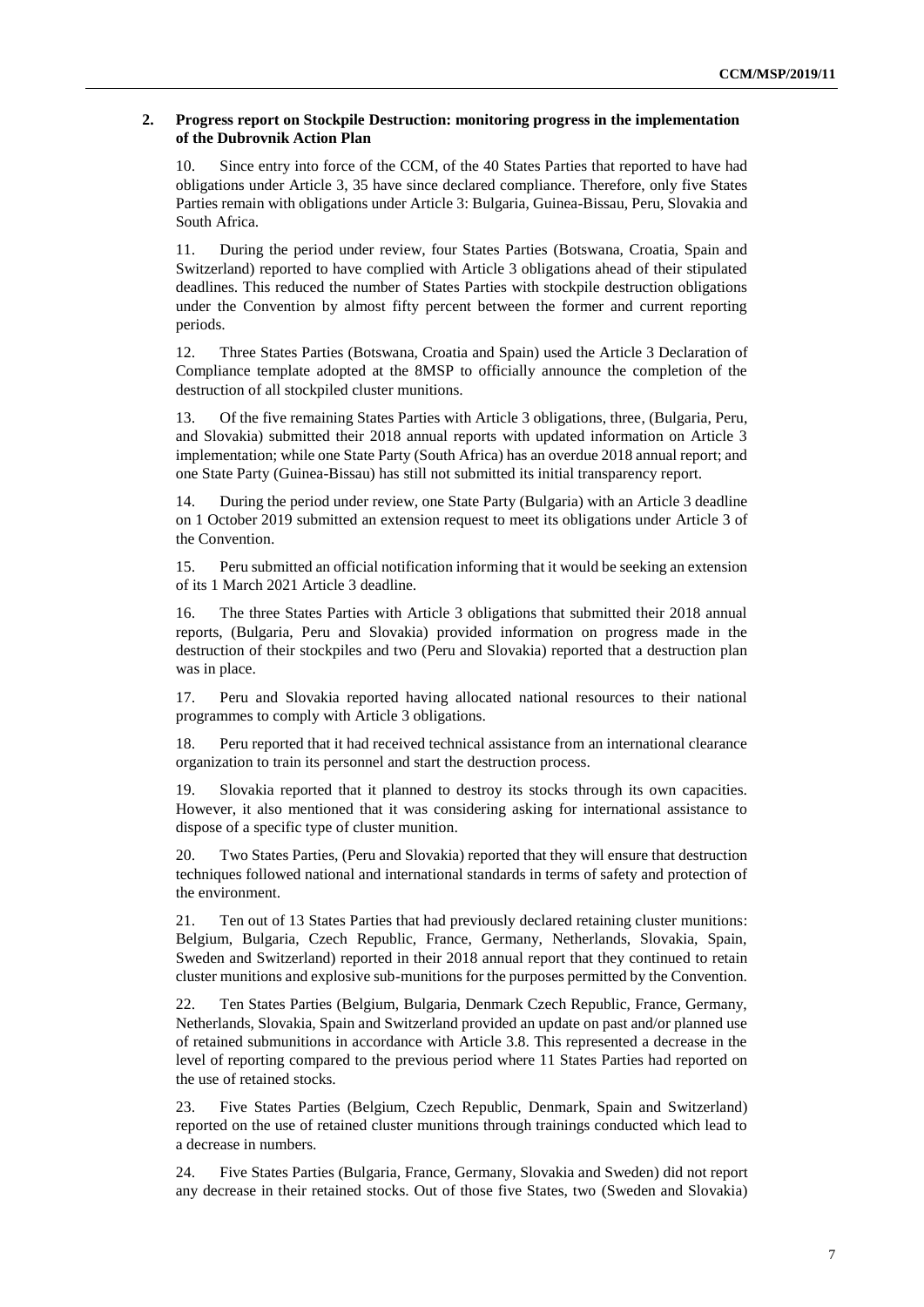did not report any decrease in the number of retained cluster munitions since the submission of their initial transparency report in 2013 and 2016 respectively.

25. The Netherlands indicated that it had transported part of its retained submunitions to another State Party for destruction which was planned for May 2019. The Netherlands clarified that it would reflect the formal destruction of these submunitions in its 2019 annual report.

26. Cameroon that had previously declared having retained cluster munitions for the purposes permitted by the Convention still has to submit its 2018 annual report and provide an update on the current and planned use of retained cluster munitions.

27. Croatia reported to have retained a very limited number of inert cluster munitions for training and educational purposes.

28. During the reporting period, the Coordinators on Stockpile Destruction and Retention held bilateral meetings with some States Parties to be reminded of their obligations under Article 3 of the Convention and encouraged to provide an update on the progress made towards the implementation of their commitments.

### **C. Clearance and Risk Reduction Education**

Table 3

| 2 <sup>nd</sup> Review Conference Goals                                                                                                                                                                                                                                                                                                                                                       | Actions to be taken                                                                                                                                                                                                                                                                                                                                                                                  | Progress made                                                                                                                                                                                                                                                      |
|-----------------------------------------------------------------------------------------------------------------------------------------------------------------------------------------------------------------------------------------------------------------------------------------------------------------------------------------------------------------------------------------------|------------------------------------------------------------------------------------------------------------------------------------------------------------------------------------------------------------------------------------------------------------------------------------------------------------------------------------------------------------------------------------------------------|--------------------------------------------------------------------------------------------------------------------------------------------------------------------------------------------------------------------------------------------------------------------|
|                                                                                                                                                                                                                                                                                                                                                                                               | <b>Dubrovnik Action Plan Actions</b><br>3.1 to 3.8                                                                                                                                                                                                                                                                                                                                                   | During reporting period                                                                                                                                                                                                                                            |
| A decreased number of new<br>victims, with the aim of zero<br>Increased amounts of<br>suspected land released for<br>subsistence, cultural, social<br>and commercial purposes<br>Better targeting of scarce<br>clearance resources<br>Larger freedom and safer<br>movement<br>Increased exchange of<br>information of good and cost-<br>effective clearance practices<br>including on safety, | Assess the extent of the<br>problem<br>(a) Affected States Parties<br>subject to obligations<br>under Article 4 will<br>endeavour to make every<br>effort to promote clarity<br>on the location, scope and<br>extent of cluster munition<br>remnants in areas under its<br>jurisdiction or control,<br>drawing on survey<br>approaches (technical and<br>non-technical) as<br>appropriate and needed | <b>Eight States Parties reported</b><br>on the location, scope and<br>extent of cluster munition<br>contamination<br>One State Party reported on<br>newly contaminated areas<br>Two States Parties reported<br>on the discovery of new<br>unreported contamination |
| environmental impact and<br>efficiency                                                                                                                                                                                                                                                                                                                                                        | Protect people from harm                                                                                                                                                                                                                                                                                                                                                                             | <b>Eight States Parties with</b><br>Article 4 obligations reported<br>to have provided risk<br>reduction education and/or<br>marked/fenced hazardous<br>areas                                                                                                      |
|                                                                                                                                                                                                                                                                                                                                                                                               | Develop a resourced plan<br>(a) Affected States Parties<br>will endeavour to develop<br>and start the<br>implementation of Article<br>4 compliant national<br>clearance strategies and<br>plans based on survey                                                                                                                                                                                      | Two States Parties with<br>Article 4 obligations to finish<br>ahead of their stipulated<br>deadline if given the<br>necessary financial support<br>Three States Parties not on<br>track                                                                            |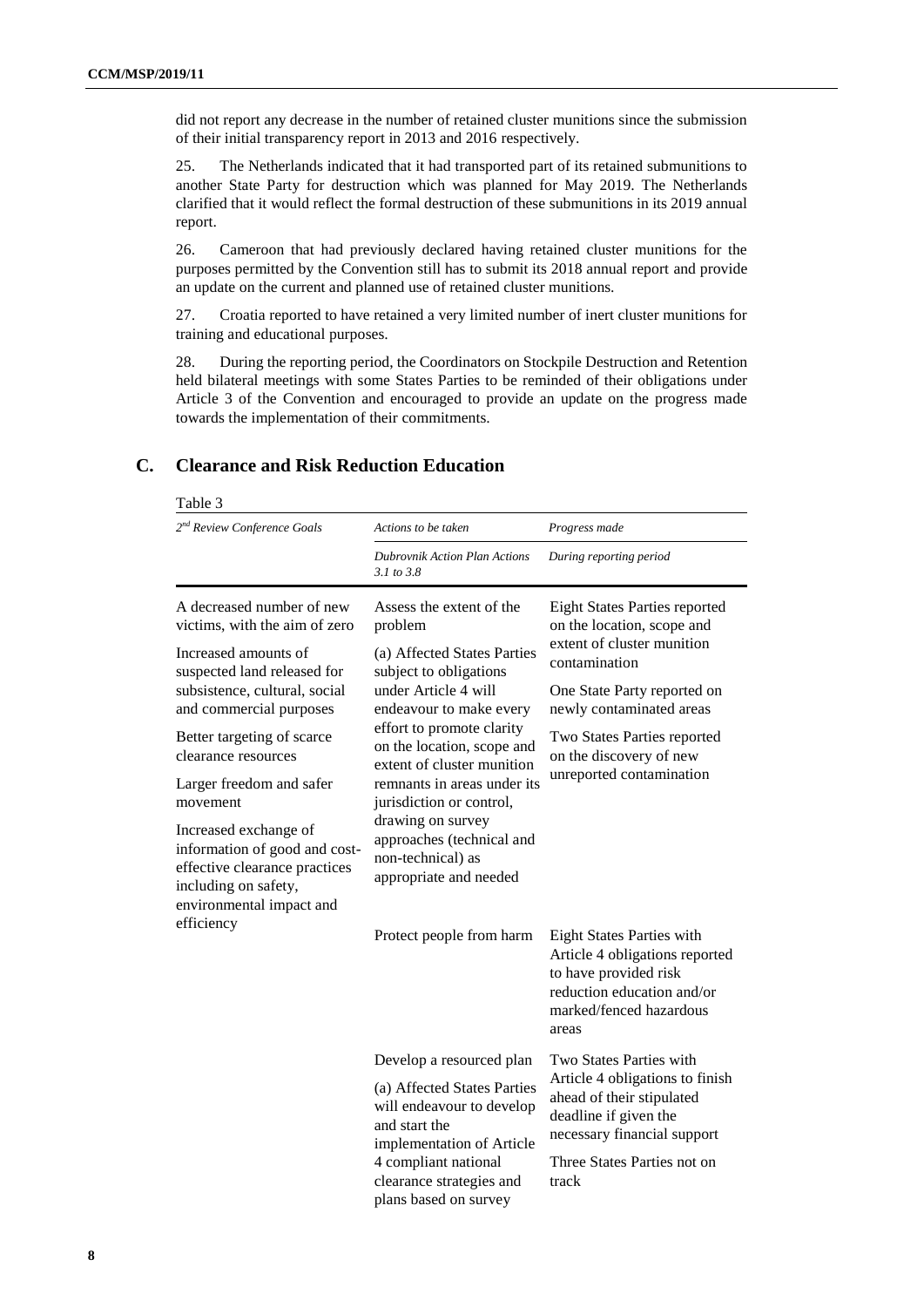| 2 <sup>nd</sup> Review Conference Goals | Actions to be taken                                                                                                | Progress made                                                                                                                                                  |
|-----------------------------------------|--------------------------------------------------------------------------------------------------------------------|----------------------------------------------------------------------------------------------------------------------------------------------------------------|
|                                         | <b>Dubrovnik Action Plan Actions</b><br>3.1 to 3.8                                                                 | During reporting period                                                                                                                                        |
|                                         | results and clearance rates,<br>taking into account best<br>practices, international<br>and national standards and | Seven States Parties with<br>Article 4 obligations reported<br>to have allocated national<br>resources to clearance                                            |
|                                         | methods                                                                                                            | <b>Eight States Parties reported</b><br>on the status of progress of<br>clearance programmes                                                                   |
|                                         | Be inclusive when<br>developing the response                                                                       | Four States Parties reported to<br>involve affected communities<br>in activities related to<br>clearance and risk reduction<br>education                       |
|                                         | Manage information for<br>analysis, decision-making<br>and reporting                                               | Four States Parties reported<br>specifically on land release<br>through methods other than<br>clearance                                                        |
|                                         | Provide support, assist and<br>cooperate                                                                           | 18 States Parties reported to<br>have provided assistance for<br>clearance activities                                                                          |
|                                         | Apply practice<br>development                                                                                      | Discussions held with<br>affected States and clearance<br>operators on effective<br>clearance methodologies                                                    |
|                                         |                                                                                                                    | Coordinators contributed to<br>the development of the<br>guidelines for Article 3 and<br>Article 4 extension requests                                          |
|                                         |                                                                                                                    | Coordinators produced draft<br>methodology for the analysis<br>of Articles 3 and 4 extension<br>requests                                                       |
|                                         | Promote and expand<br>cooperation                                                                                  | Coordinators participated in a<br>country coalition round table<br>to encourage States Parties<br>with Article 3 or 4 obligations<br>to establish partnerships |

(a) How can States Parties and other implementation actors best support the efforts of affected States to develop and implement cost-efficient survey and land-release plans of affected areas?

(b) How can States Parties and other implementation actors best support affected States to finish their Article 4 obligations by their respective deadlines in order to ensure that only states with heavy contamination will probably need to request an extension?

(c) How can States Parties and other implementation actors best support the efforts of affected States to develop and implement risk reduction education programmes?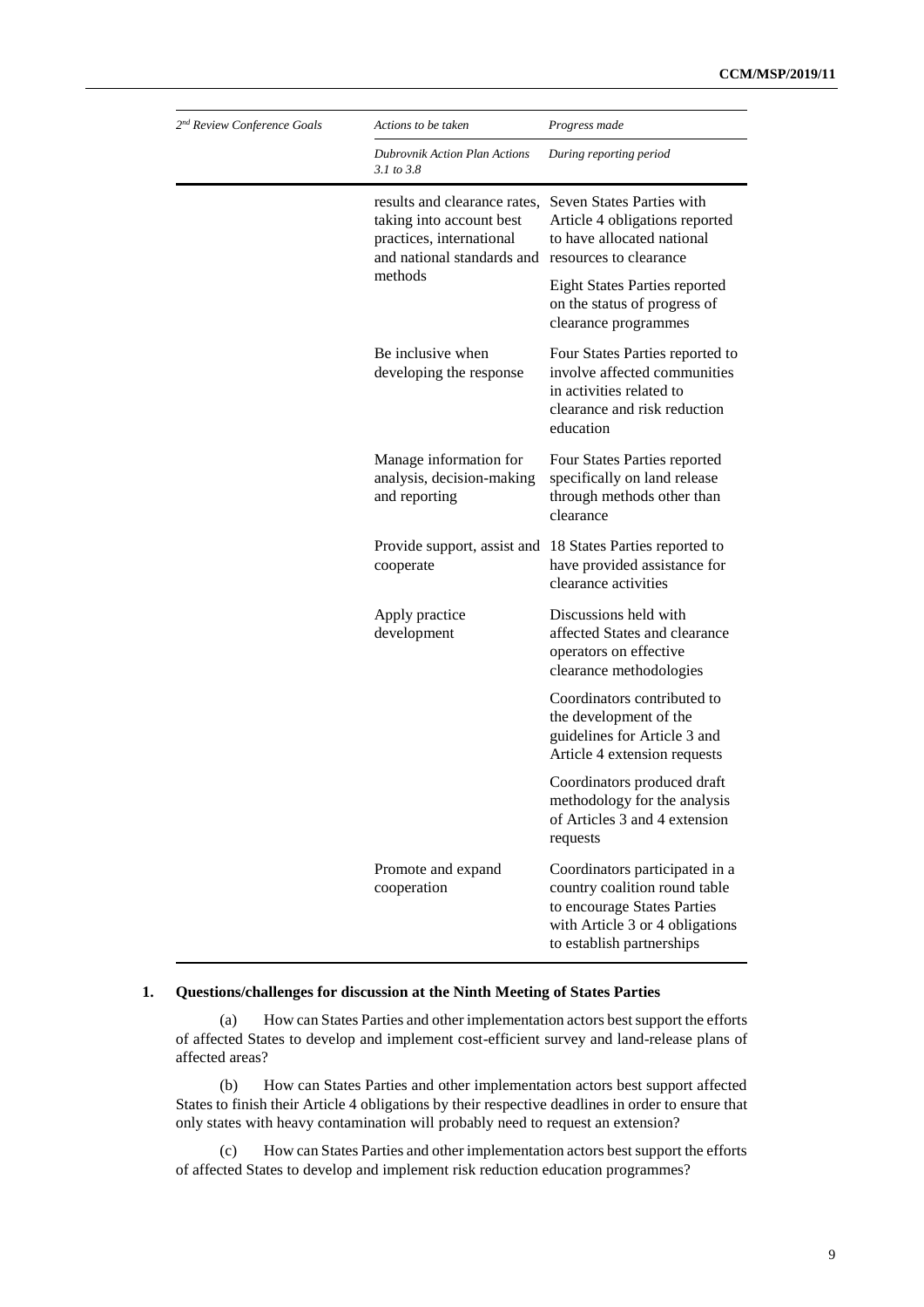(d) How can States Parties and other implementation actors best support affected States in balancing resources dedicated to survey, clearance and risk reduction education?

How can States Parties and other implementation actors assist in mobilizing sufficient funds to support affected states in order to meet the Convention's obligations?

#### **2. Progress report on Clearance and Risk Reduction Education: monitoring progress in the implementation of the Dubrovnik Action Plan**

29. Ten States Parties have reported to be contaminated by cluster munition remnants and therefore had obligations under Article 4 during the reporting period: Afghanistan, Bosnia and Herzegovina, Chad, Chile, Croatia, Germany, Iraq, Lao People's Democratic Republic, Lebanon and Montenegro.

30. Nine out of these 10 States Parties (Afghanistan, Chad, Chile, Croatia, Iraq, Germany, Lao People's Democratic Republic, Lebanon and Montenegro) have submitted their 2018 annual report with information on Article 4 implementation.

31. Eight States Parties (Afghanistan, Chile, Croatia, Iraq, Germany, Lao People's Democratic Republic, Lebanon and Montenegro) provided information in their 2018 annual reports on the location, scope and extent of cluster munition contamination and/or on the status and progress of programmes for the clearance for cluster munitions remnants on their national territory.

32. One State Party (Bosnia and Herzegovina) of the ten with Article 4 obligations still had not submitted its 2018 annual transparency report.

33. During the period under review, none of the States Parties with clearance obligations announced compliance with their obligations under Article 4.

34. Afghanistan informed that, with the necessary funds, it hoped to clear all remaining contaminated sites by the end of 2019, two years ahead of its treaty deadline.

35. Montenegro also reported that, depending on financial support provided, it would be able to clear all know contaminated areas and implement non-technical survey of potential new locations.

36. Two States Parties (Germany and Lao People's Democratic Republic) with clearance deadlines in 2020 submitted extension requests.

37. Lebanon informed that based on current available resources and capacity, it would not be able to clear the remaining 21.48 per cent of contaminated land by its treaty deadline of May 2021.

38. Iraq provided a work plan explaining that it would take another 5 years to meet its Article 4 obligations with a significant increase of its Non-Technical Survey, Technical Survey and Battle Area Clearance capacity.

39. Chile informed through Note Verbale that it would be submitting a request to extent its Article 4 deadline of 1 June 2021.

40. Croatia indicated that it had reduced the size of its contaminated land from  $1.06 \text{ km}^2$ in 2017 to 0.26km<sup>2</sup> in 2018.

41. Four States Parties (Croatia, Iraq, Lebanon and Montenegro) reported on land release through methods other than clearance.

42. Lebanon reported that it had reviewed its initial baseline thereby reducing its estimated total CMR contamination by  $4,290,513$  m<sup>2</sup>.

43. Iraq informed that while its estimated CMR contaminated land had increased, it had improved its yearly clearance rate.

44. Croatia and Lebanon reported on the discovery of previously unreported contaminated areas while Iraq informed that it had identified newly contaminated areas.

45. Chad did not provide any information on the estimated size and location of contaminated areas and requested assistance to implement non-technical surveys.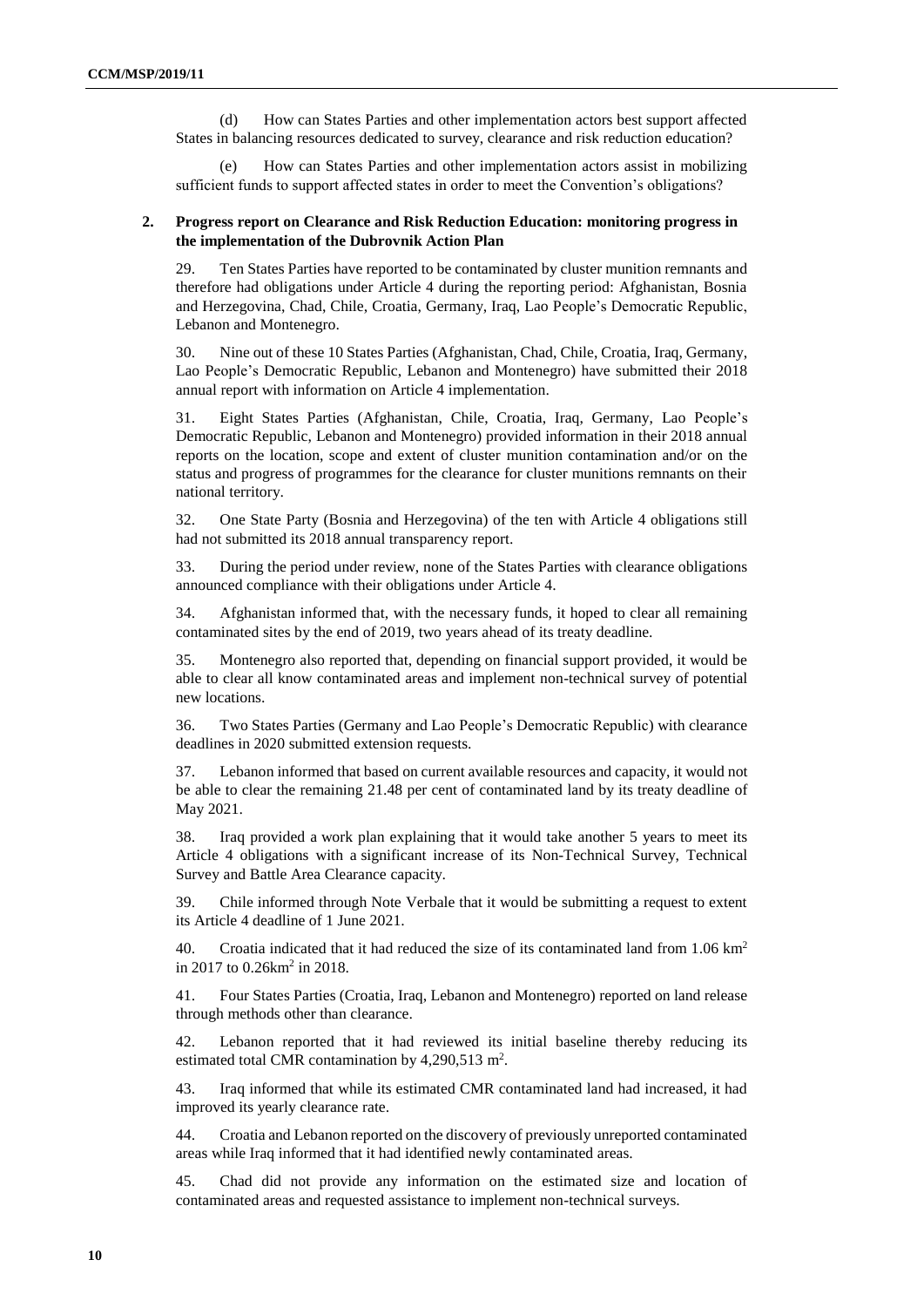46. Six States Parties (Afghanistan, Chad, Iraq, Lao People's Democratic Republic, Lebanon and Montenegro) through their Article 7 report informed on their challenges and/or on international assistance and cooperation needed to fulfil obligations under Article 4.

47. Seven States Parties (Chile, Croatia, Germany, Iraq, Lao People's Democratic Republic, Lebanon and Montenegro) with Article 4 obligations reported to have allocated national resources to clearance operations.

48. Montenegro and Lebanon reported to have taken specific steps to mobilize national and/or international resources to support Article 4 implementation.

49. Seven States Parties (Afghanistan, Chad, Croatia, Iraq, Lao People's Democratic Republic, Lebanon and Montenegro) reported to have received international cooperation and assistance to implement their Article 4 obligations.

50. Eight States Parties with Article 4 obligations (Afghanistan, Chile, Croatia, Iraq, Germany, Lao People's Democratic Republic, Lebanon and Montenegro) reported to have taken measures to provide risk reduction education and/or to prevent civilian access to areas contaminated by cluster munitions remnants through marking and fencing.

51. Croatia indicated that, although not being the only factor, the provision of comprehensive risk reduction education had contributed to not having registered any victims during the past two years.

52. To meet the goals of the Dubrovnik Action Plan, Lao People's Democratic Republic and Sweden, in their capacity as Coordinators for Clearance and Risk Reduction Education, undertook a number of activities during the period under review. This included the drafting of the *Methodology for requests of deadline extensions under Articles 3 and 4 of the Convention on Cluster Munitions*, in collaboration with the Coordinators on Stockpile Destruction and Retention and the Coordinators on International Cooperation and Assistance. The methodology aims to ensure that each extension request is treated equally and that the report issued by the Analysis Group would be fair and balanced, as that would enhance the confidence of States Parties.

53. The Coordinators held bilateral meetings with Germany and Lao People's Democratic Republic, which have clearance deadlines in 2020 and have submitted extension requests to be considered at the 9MSP. The Coordinators drafted the Analysis Reports on the Article 4 extension requests submitted by Germany and Lao People's Democratic Republic, in collaboration with the Coordinators on International Cooperation and Assistance (Lao People's Democratic Republic had excused itself from analyzing its own extension request).

54. With regard to DAP Action 3.8, on promoting and expanding cooperation, the Coordinators also participated in cross-cutting activities with the Coordinators on International Cooperation and Assistance in order to enhance cooperation between affected and donor States. One such example was the participation of the Coordinators in a roundtable discussion on 13 March 2019 in Geneva that encouraged States Parties with Articles 3 and 4 deadlines to establish Country Coalitions.

#### Table 4 *2 nd Review Conference Goals Actions to be taken Progress made Dubrovnik Action Plan Actions 4.1 to 4.4 During reporting period* An improvement in the quality and quantity of assistance provided to persons with disabilities Strengthened respect for human rights to all persons Strengthen national capacity (a) Designating a focal point within the government to Eight States Parties have a designated victim assistance national focal point Four States Parties have a national plan to address Victim Assistance

## **D. Victim Assistance**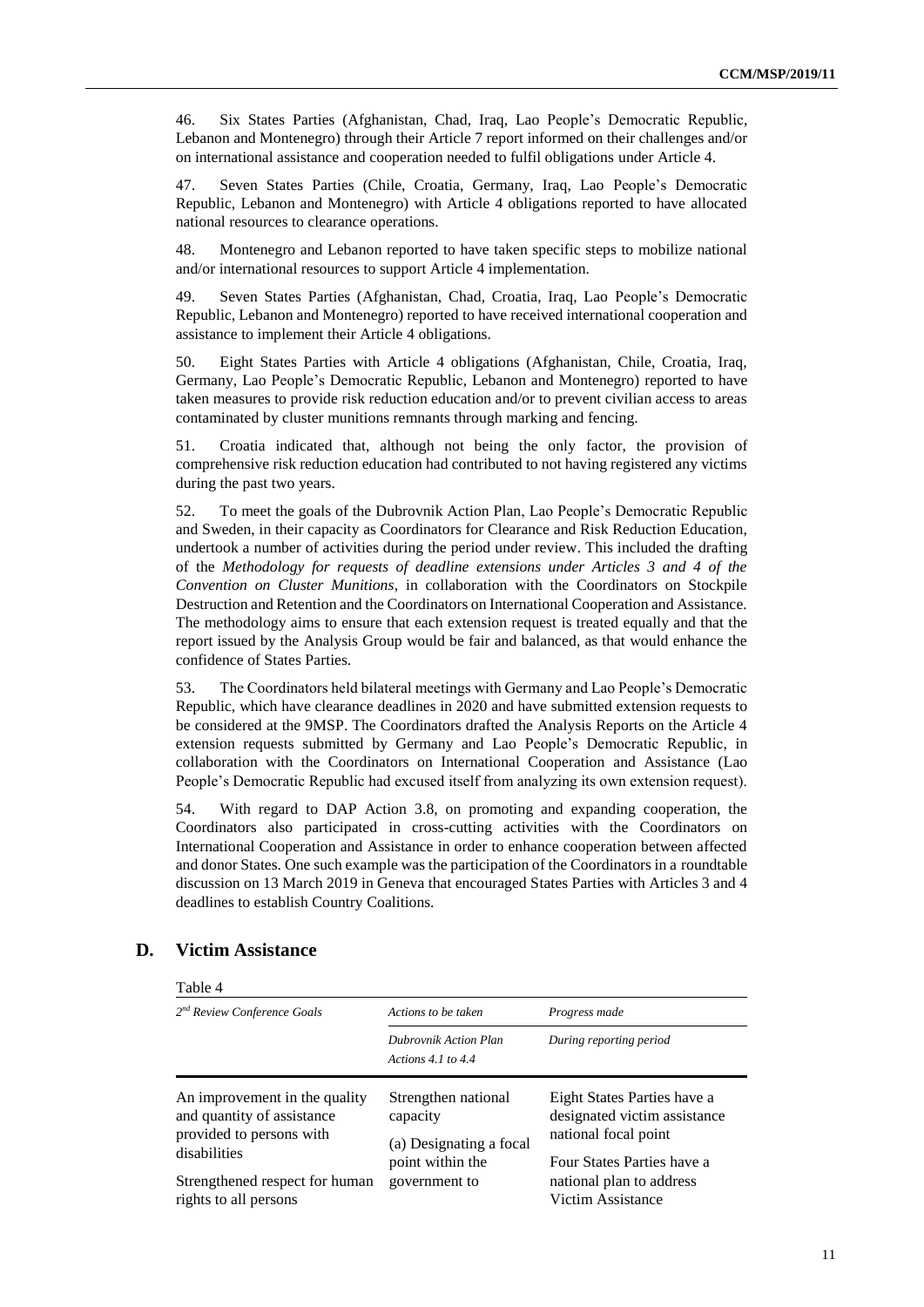| 2 <sup>nd</sup> Review Conference Goals                                                                                    | Actions to be taken                                                                                                             | Progress made                                                                                                                               |
|----------------------------------------------------------------------------------------------------------------------------|---------------------------------------------------------------------------------------------------------------------------------|---------------------------------------------------------------------------------------------------------------------------------------------|
|                                                                                                                            | Dubrovnik Action Plan<br>Actions 4.1 to $4.4$                                                                                   | During reporting period                                                                                                                     |
| Increased exchange of<br>information of good and cost-<br>effective practices                                              | coordinate victim<br>assistance                                                                                                 | <b>Five States Parties allocated</b><br>national resources to victim<br>assistance activities                                               |
| Increased involvement of<br>victims in consultations and<br>policy-making and decisions<br>making processes on issues that | (b) Develop a national<br>disability action plan or<br>develop a national<br>action plan on victim<br>assistance<br><b>CRPD</b> | One State Party to adopt a<br>holistic approach to victim<br>assistance in the spirit of the                                                |
| concern them<br>Increased cooperation assistance<br>for victim assistance<br>programmes, through traditional               |                                                                                                                                 | One State Party in the process<br>of redrafting its National<br>Disability Strategy to be<br>completed by December 2019                     |
| mechanisms, and south-south,<br>regional and triangular<br>cooperation and in linking<br>national focal points and centres | work<br>disability sector                                                                                                       | One State Party with an<br>independent authority to lead<br>with victim assistance related                                                  |
| Increased demonstration of<br>results achieved and/or expected<br>results in Article7 transparency<br>reports              |                                                                                                                                 | Three States Parties with<br>victim assistance efforts<br>integrated into the broader                                                       |
|                                                                                                                            | Increase the<br>involvement of victims                                                                                          | Six States Parties reported<br>involving victims and/or<br>people with disabilities in<br>decision making processes on<br>victim assistance |
|                                                                                                                            | Share information<br>Article 5 obligations<br>transparency report<br>on new cluster munition<br>victims                         | Eight of 11 States Parties with<br>submitted their 2018 Article 7                                                                           |
|                                                                                                                            |                                                                                                                                 | Three States Parties reported                                                                                                               |
|                                                                                                                            |                                                                                                                                 | Five States Parties reported<br>on data collection and<br>provided disaggregated victim<br>data                                             |
|                                                                                                                            |                                                                                                                                 | One State Party reported on<br>a new survey to start in 2019                                                                                |
|                                                                                                                            |                                                                                                                                 | Coordinators participated in<br>a victim assistance retreat<br>across Conventions to share<br>plans and objectives for 2019                 |
|                                                                                                                            |                                                                                                                                 | Guidelines on Gender and<br>Diversity-Responsive Victim<br>Assistance in Mine Action<br>uploaded onto CCM website                           |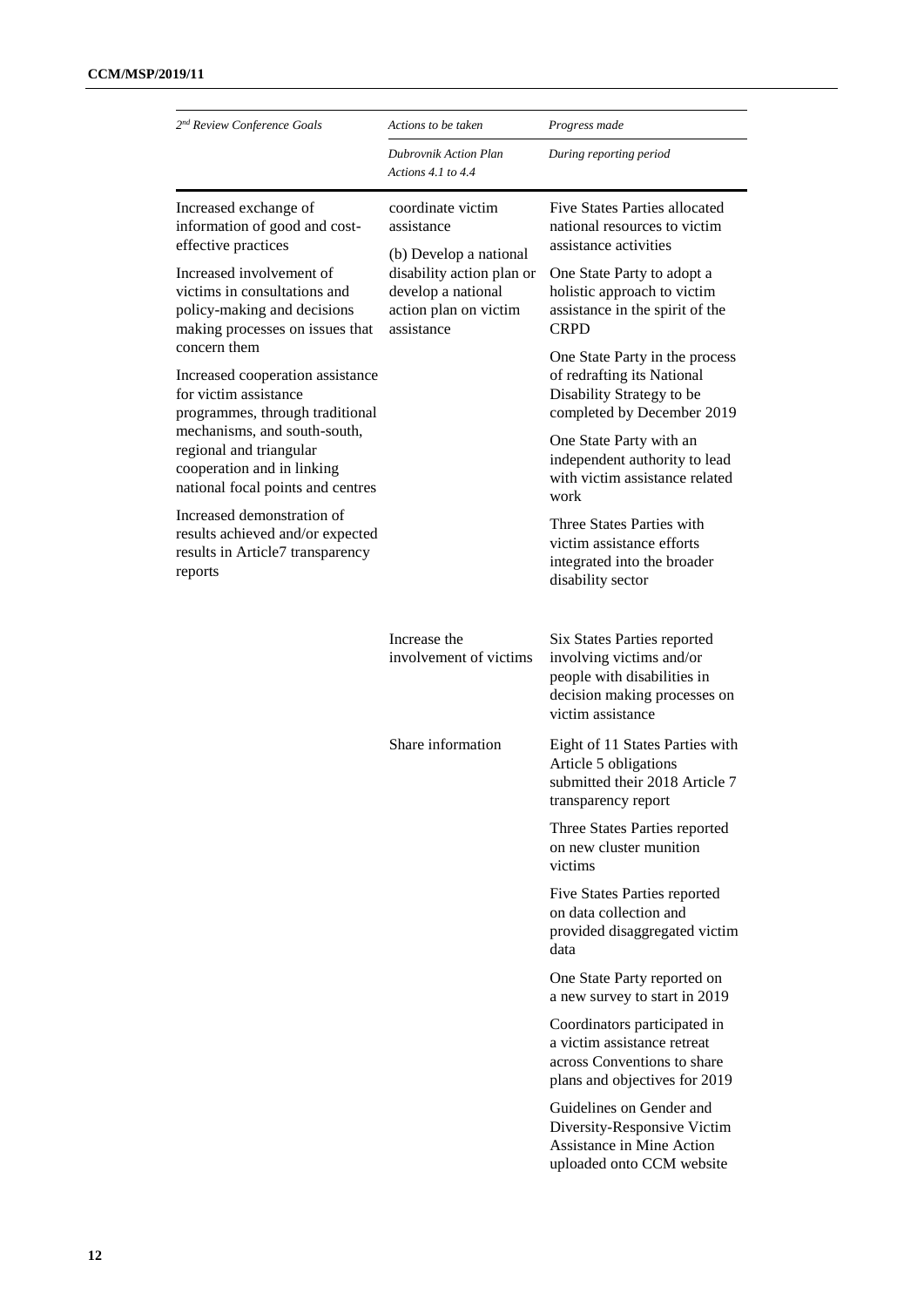| 2 <sup>nd</sup> Review Conference Goals | Actions to be taken                                  | Progress made                                                                                                                           |
|-----------------------------------------|------------------------------------------------------|-----------------------------------------------------------------------------------------------------------------------------------------|
|                                         | <b>Dubrovnik Action Plan</b><br>Actions 4.1 to $4.4$ | During reporting period                                                                                                                 |
|                                         | Provide support, assist<br>and cooperate             | Six States Parties reported on<br>assistance services provided<br>to victims                                                            |
|                                         |                                                      | Seven States Parties reported<br>on efforts made to mobilize<br>national and international<br>resources for victim<br>assistance        |
|                                         |                                                      | Seven States Parties requested<br>assistance specifically for<br>victim assistance                                                      |
|                                         |                                                      | Four States Parties reported to<br>need more than just financial<br>assistance to fulfil their<br>Article 5 obligations                 |
|                                         |                                                      | Seven States Parties reported<br>on international assistance<br>and cooperation received for<br>victim assistance                       |
|                                         |                                                      | One State Party reported<br>specific financial gaps and<br>needs to fulfil its Article 5<br>and CRPD obligations                        |
|                                         |                                                      | Two States Parties reported<br>that the lack of funding<br>towards victim assistance<br>resulted in a decrease of<br>planned activities |

(a) What obstacles prevent states from designating national focal points on victim assistance?

(b) What obstacles prevent states from developing national disability action plans and national action plans on victim assistance?

(c) Why are victims not more involved and what needs to be done to overcome obstacles to the full participation of people with disabilities?

(d) How can information exchange support Article 5 implementation?

(e) What good practices can ensure the sustainability and effective targeting of cooperation and assistance on victim assistance?

#### **2. Progress report on Victim Assistance: monitoring progress in the implementation of the Dubrovnik Action Plan**

55. Eleven States Parties (Afghanistan, Albania, Bosnia and Herzegovina, Chad, Croatia, Guinea-Bissau, Iraq, Lao People's Democratic Republic, Lebanon, Montenegro and Sierra Leone) have reported having cluster munition victims in areas under their jurisdiction or control.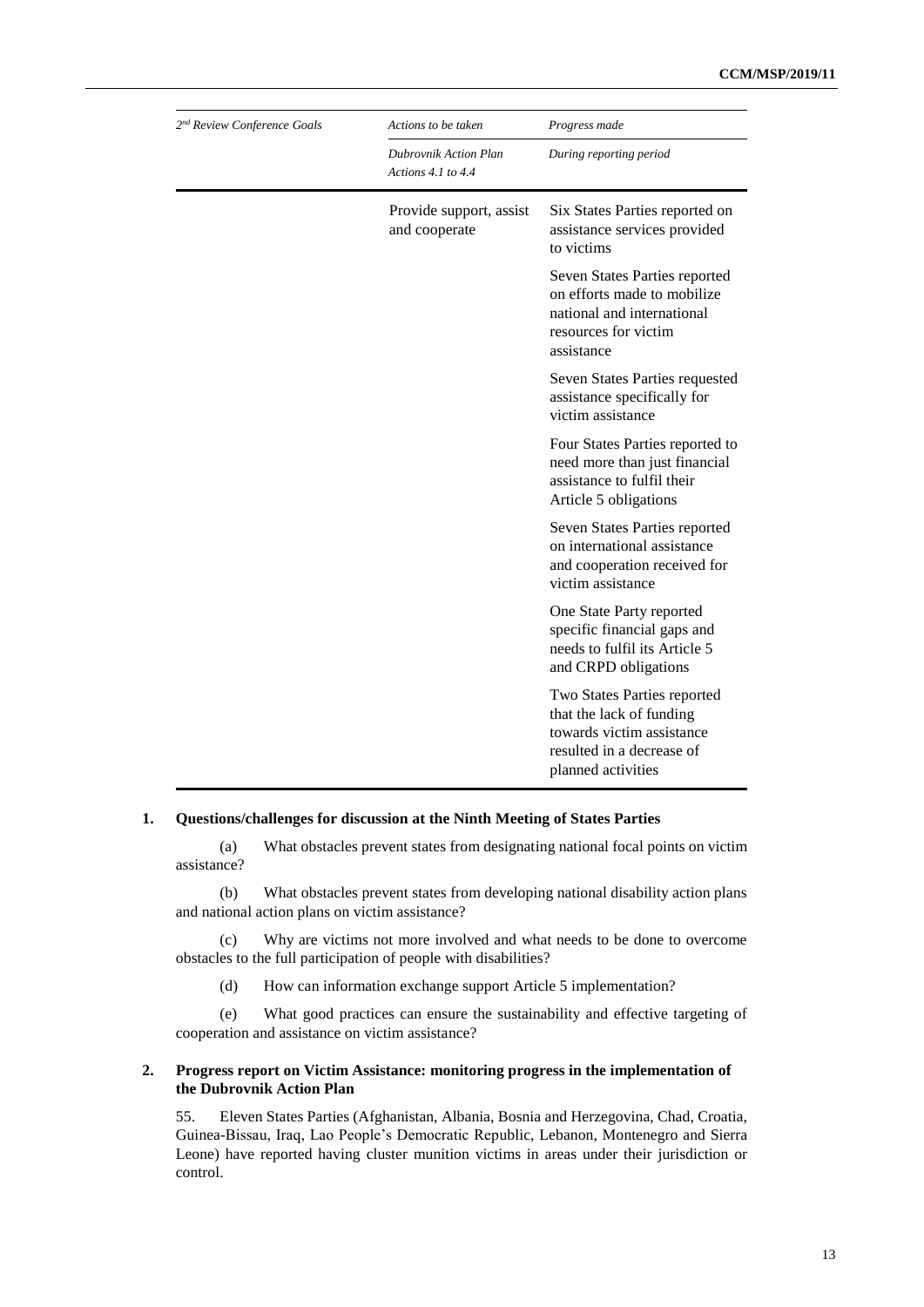56. As at 30 June 2019, eight States Parties (Afghanistan, Albania, Chad, Croatia, Iraq, Lao People's Democratic Republic, Lebanon, and Montenegro) with victim assistance obligations had submitted their 2018 Article 7 transparency report; two States Parties (Bosnia and Herzegovina and Sierra Leone) missed the due date for submission of their 2018 annual report and one State Party (Guinea-Bissau) still had not submitted its initial transparency report which was due in 2011.

57. Afghanistan announced that its government had created an independent authority, the Ministry for Martyrs and Disability Affairs, to lead all the work related to victim assistance. Four States Parties (Albania, Iraq, Lao People's Democratic Republic and Lebanon) reported having a national disability action plan or a victim assistance national action plan in place. One State Party (Croatia) stated that it had strived to adopt a holistic and integrated approach to victim assistance in the spirit of the Convention on the Rights of Persons with Disabilities (CRPD).

58. Iraq and Lebanon informed that their National Mine Action Strategy included victim assistance activities. One State Party (Chad) reported that it had developed a Victim Assistance National Plan in 2017 but that it still had not been approved by the relevant ministry. One State Party (Afghanistan) reported that due to the establishment of the Ministry for Martyrs and Disability Affairs, it was redrafting its National Disability Strategy to be completed by December 2019.

59. Afghanistan, Albania and Montenegro reported that they have no specific laws for cluster munitions victims, but that victim assistance is integrated into the broader disability sector, which include the health, education and social welfare system. One State Party (Iraq) reported having adopted a law on social protection of people with disabilities. One State Party (Lebanon) reported that it carried out a study on its Law 220/2000 on disabilities and deployed advocacy efforts to have it implemented. One State Party (Chad) reported that it had developed a comprehensive law for people with disabilities but that an implementing decree was yet to be issued. One State Party (Lao People's Democratic Republic) reported to be still carrying out the Safe Path Forward II policy that complements existing laws related to the health sector.

60. Six States Parties (Afghanistan, Albania, Croatia, Iraq, Lao People's Democratic Republic, and Lebanon) reported on efforts made to actively involve victims and/or people with disabilities in victim assistance planning and implementation.

61. Five States Parties (Albania, Croatia, Iraq, Lao People's Democratic Republic and Lebanon) reported on victim data collection and provided disaggregated data on victims. One State Party (Iraq) reported that ongoing armed conflict had resulted in an increased number of victims during the period under review. In total, three States Parties (Iraq, Lao People's Democratic Republic and Lebanon) reported on new cluster munition victims in 2018.

62. Croatia explained that it would start a survey among victims and their families with the aim of further increasing socioeconomic reintegration. One State Party (Lao People's Democratic Republic) informed that a Project Document for the period of 2017-2021 for the UXO sector had been established and was being administered by UNDP.

63. Seven States Parties (Afghanistan, Albania, Croatia, Iraq, Lao People's Democratic Republic, Lebanon, and Montenegro) informed that they had made efforts to mobilize national and international resources for victim assistance with five (Albania, Croatia, Iraq, Lao People's Democratic Republic, and Lebanon) having allocated national resources to victim assistance (in-kind and/or financial).

64. Seven States Parties (Afghanistan, Albania, Chad, Iraq, Lao People's Democratic Republic, Lebanon, and Montenegro) requested international assistance and cooperation specifically for victim assistance. Two States Parties (Afghanistan and Lao People's Democratic Republic) reported that due to a lack of funding towards victim assistance programmes, they had not been able to carry out all the activities planned for the year. One State Party (Albania) informed that it had identified specific financial gaps and needs faced in fulfilling its obligations under the CCM and the CRPD. Four States Parties (Chad, Iraq, Lebanon and Montenegro) identified that they needed more than just financial assistance to fulfil their obligations under Article 5.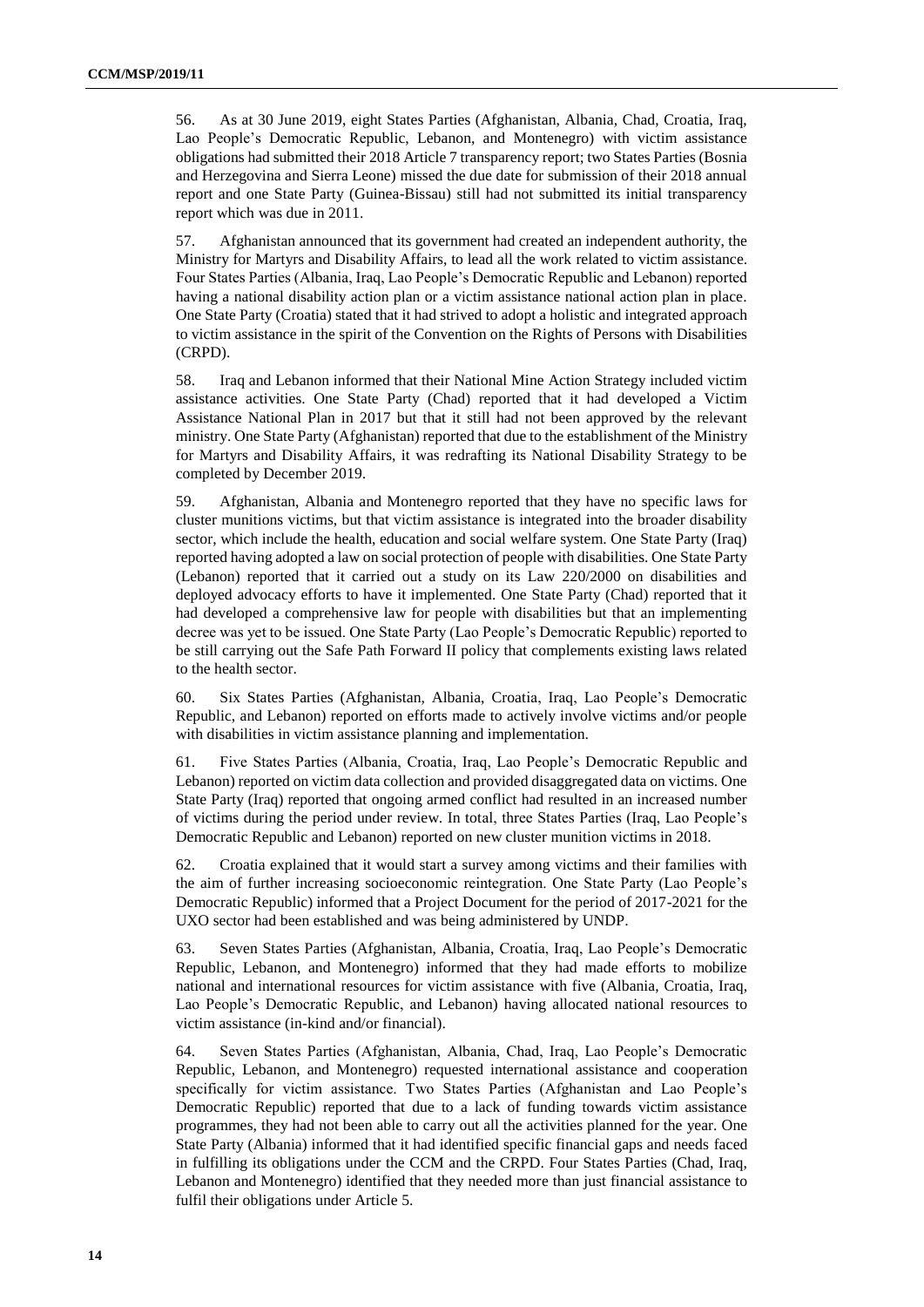65. Seven States Parties (Afghanistan, Albania, Chad, Croatia, Iraq, Lao People's Democratic Republic, and Lebanon) reported on international assistance and cooperation received for victim assistance.

66. During the year VA Coordinators, Ireland and Spain, had pursued the main objectives in the implementation of VA obligations under the Convention with a view to increased exchange of information on good practices and challenges their implementation. They also increased coordination with Victim Assistance Coordinators of the Anti-Personnel Mine Ban Convention (APMBC) and the Convention on Certain Conventional Weapons (CCW) as well as the Convention on the Rights of Persons with Disabilities (CRPD).

67. In early 2019, the Coordinators held a series of informal meetings with a number of States Parties in the margins of the National Mine Action Directors' meeting in Geneva requesting updates on progress towards implementation of their victim assistance commitments.

68. The Coordinators continued efforts to facilitate increased information exchange among States Parties on the implementation of obligations in order to identify good practices as possible useful resources for other States Parties and provide a platform to share information on challenges and assistance needs. These exchanges permitted the identification of several challenges relating to implementation. More generally, it was reconfirmed that securing long-term financial and other resources for victim assistance, especially with regards to rehabilitation, psychological, social and economic support, remains very difficult for affected States. Broadly speaking, in the framework of the CCM and other related Conventions, the level of international assistance dedicated to victim assistance represents a very small percentage of total mine action funding, falling far short of recipients' needs. It is variously reported as falling just below 4 per cent.

69. In building on previous efforts, Coordinators continued to work to improve coordination on victim assistance issues with other relevant disarmament conventions. In January 2019, Coordinators participated in a second retreat organized by the Committee on Victim Assistance of the APMBC, together with the Victim Assistance Coordinators of Protocol V of the CCW, and the Committees on the Enhancement of Cooperation and Assistance of the APMBC and the CCM. This second retreat provided an opportunity to share plans and objectives for 2019, discuss respective priorities and identify possible opportunities for cooperation, with a view to promoting concerted and synergistic approaches to victim assistance. Participants agreed to pursue discussions in this regard.

70. Coordinators continued to promote the Guidelines on Gender and Diversity-Responsive Victim Assistance in Mine Action, produced last year by the Gender and Mine Action Programme (GMAP) and had them uploaded onto the CCM website, thus extending global outreach.

| Table 5                                                                                                                                                                                                             |                                                 |                                                                                                                                                                                                                             |
|---------------------------------------------------------------------------------------------------------------------------------------------------------------------------------------------------------------------|-------------------------------------------------|-----------------------------------------------------------------------------------------------------------------------------------------------------------------------------------------------------------------------------|
| 2 <sup>nd</sup> Review Conference Goals                                                                                                                                                                             | Actions to be taken                             | Progress made                                                                                                                                                                                                               |
|                                                                                                                                                                                                                     | Dubrovnik action plan<br>actions $5.1$ to $5.7$ | During reporting period                                                                                                                                                                                                     |
| A decrease in the number of<br>new victims and a better quality<br>of life for victims<br>An increased number of States<br>Parties that finish stockpile<br>destruction in advance of their<br>eight-year deadlines | Strengthen<br>partnerships at all<br>levels     | Potential partnerships discussed<br>12 States Parties reported to<br>have received assistance from<br>donor States and/or<br>international organisations<br>Coordinators participated in a<br>Country Coalition round table |

## **E. International Cooperation and Assistance**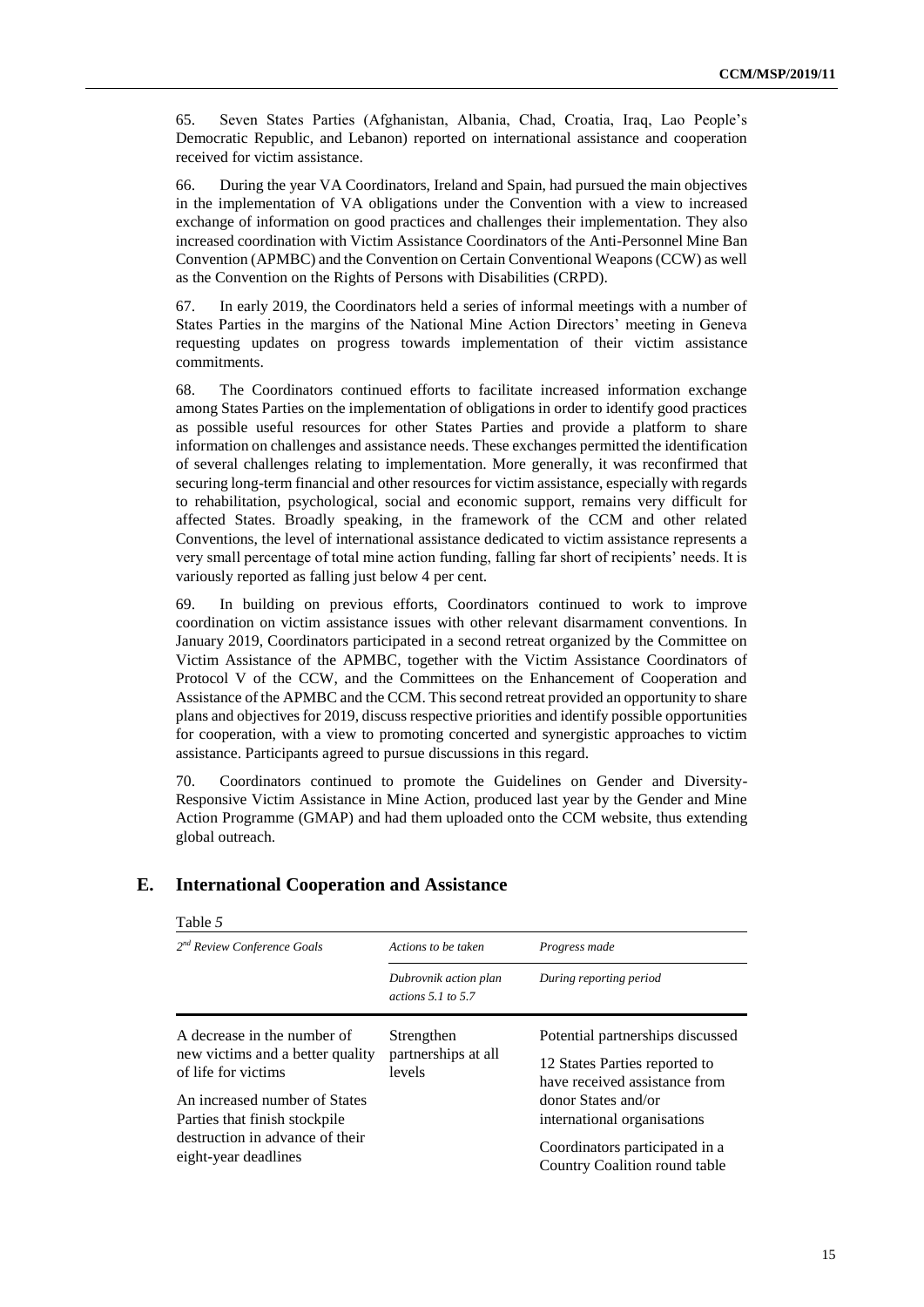| 2 <sup>nd</sup> Review Conference Goals                                                                          | Actions to be taken                                                 | Progress made                                                                                                  |
|------------------------------------------------------------------------------------------------------------------|---------------------------------------------------------------------|----------------------------------------------------------------------------------------------------------------|
|                                                                                                                  | Dubrovnik action plan<br>actions $5.1$ to $5.7$                     | During reporting period                                                                                        |
| A better targeting of scarce<br>resources                                                                        |                                                                     | to encourage establishment of<br>targeted partnerships                                                         |
| Increased technical and material<br>assistance, transfer of skills and<br>good practices                         | Communicate                                                         | Nine States Parties requested<br>assistance                                                                    |
| Increased and improved<br>reporting on challenges and<br>needs for assistance                                    | challenges and seek<br>assistance                                   | One State Party reported to be<br>considering requesting<br>international assistance for a                     |
| An increase of multi-year<br>partnerships for cooperation                                                        | specific activity                                                   |                                                                                                                |
| including multi-year funding<br>arrangements                                                                     |                                                                     | Coordinators reached out to<br><b>States Parties that have</b><br>requested assistance to                      |
| An increase in the exchange of<br>information of good and cost-<br>effective clearance and                       |                                                                     | implement their Art. 3 and 4<br>obligations                                                                    |
| stockpile destruction practices<br>including on safety,<br>environmental impact and                              | Evidence based needs<br>for better results                          | One State Party requested<br>support to carry out UXO<br>survey                                                |
| efficiency<br>An increase in cooperation and<br>assistance for victim assistance<br>programming, with the aim to |                                                                     | One State Party requested<br>support to define the real scope<br>of cluster munition remnants<br>contamination |
| ensure that victims can<br>participate in all aspects of life<br>on an equal basis                               | Take ownership                                                      | 13 States Parties reported<br>having allocated national<br>resources to fulfil their CCM<br>obligations        |
|                                                                                                                  | Respond<br>constructively to<br>request for assistance              | 22 States Parties reported to<br>have provided assistance to<br>affected States                                |
|                                                                                                                  | Make use of existing<br>tools, cost efficiency<br>and effectiveness | 34 States Parties reported either<br>having requested, provided or<br>received assistance                      |
|                                                                                                                  | Support<br>implementation<br>support                                | 56 States Parties paid<br>contributions towards the ISU<br>2018 budget                                         |

(a) What are the key ways in which States Parties can provide cooperation and assistance under the Convention, whether they are affected or donor States?

(b) What can be done to enhance the implementation of partnerships under the Convention, including Country Coalitions?

(c) How can the sharing of information on needs and capacity to provide assistance under the Convention be enhanced, including through Article 7 reporting?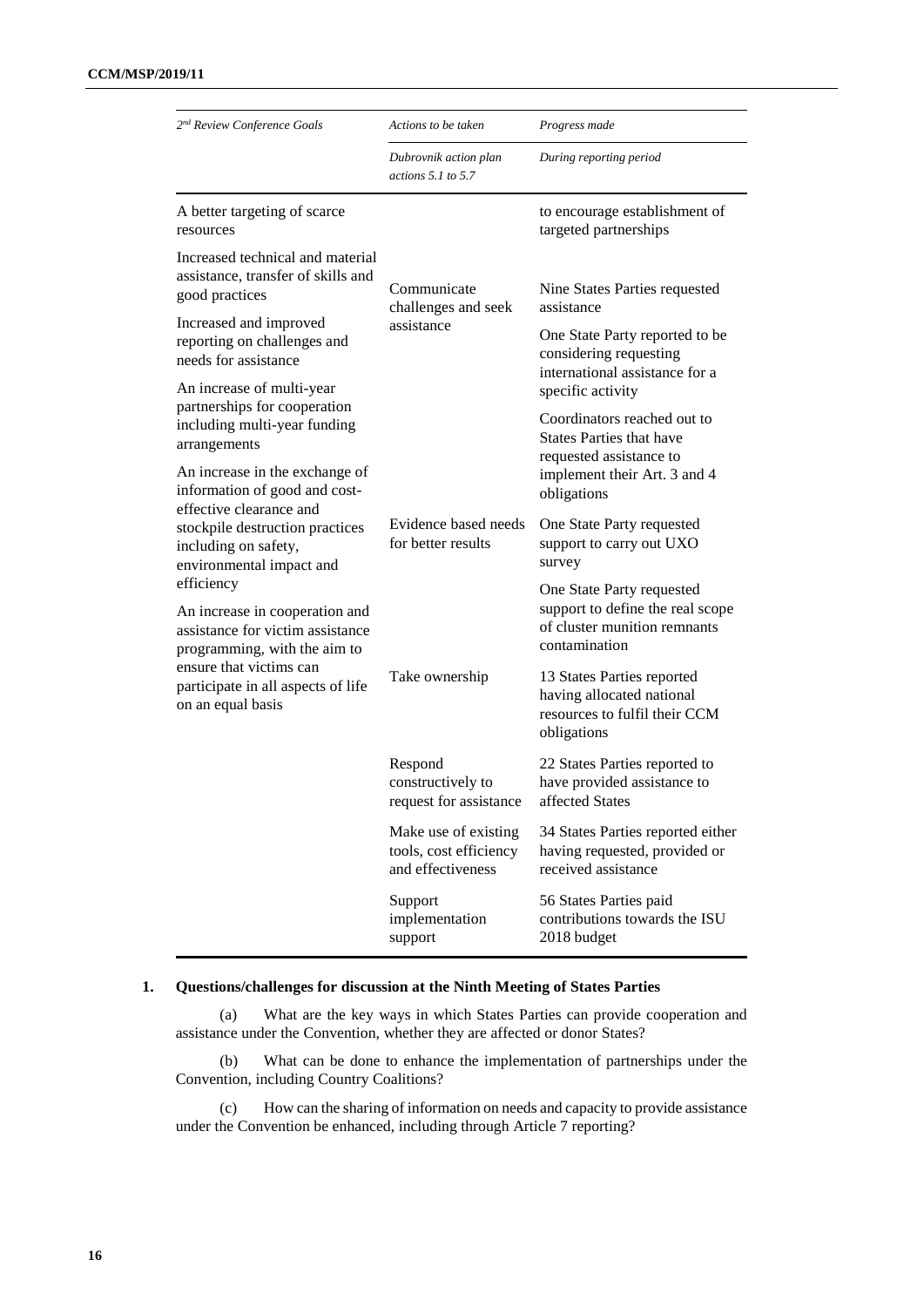#### **2. Progress report on International Cooperation and Assistance: monitoring progress in the implementation of the Dubrovnik Action Plan**

71. Nine States Parties (Afghanistan, Albania, Chad, Iraq, Lao People's Democratic Republic, Lebanon, Montenegro, Peru, and State of Palestine) requested specific assistance in their annual transparency report for 2018.

72. One State Party (Peru) specifically requested technical assistance to fulfil obligations under Article 3 through its 2018 annual transparency report. Another State Party with an upcoming Article 3 deadline, Slovakia, is considering requesting international assistance for a specific activity related to its Article 3 obligations.

73. Six States Parties (Afghanistan, Chad, Iraq, Lao People's Democratic Republic, Lebanon, and Montenegro) requested assistance to fulfil obligations under Article 4 through their 2018 annual transparency report. One State Party with no obligations under Article 4 (State of Palestine) requested support to carry out a UXO survey. One State Party, Chad, requested support to define the real scope of cluster munition remnants contamination.

74. Five States Parties (Afghanistan, Iraq, Lao People's Democratic Republic, Lebanon, and Montenegro) specifically requested assistance to provide risk reduction education.

75. Seven States Parties (Afghanistan, Albania, Chad, Iraq, Lao People's Democratic Republic, Lebanon, and Montenegro) specifically requested assistance to fulfil obligations under Article 5 through their 2018 annual transparency report.

76. Contrastingly, 22 States Parties reported to have provided assistance to affected States (Andorra, Australia, Belgium, Canada, Czech Republic, Denmark, France, Germany, Ireland, Italy, Japan, Liechtenstein, Lithuania, Luxembourg, Monaco, Netherlands, New Zealand, Norway, Spain, Sweden, Switzerland, and the United Kingdom of Great Britain and Northern Ireland). This represents a slight increase from 21 in 2017. Six of the donor States reported that they had provided assistance for stockpile destruction; 18 reported providing support for clearance activities; 18 reported contributing to victim assistance programmes; and 17 reported giving support to risk reduction education.

77. Twelve States Parties (Afghanistan, Albania, Botswana, Bulgaria, Chad, Croatia, Iraq, Lao People's Democratic Republic, Lebanon, Montenegro, Peru, and State of Palestine) reported to have received assistance from other States Parties and/or stakeholder organisations. Three States Parties with Article 3 deadlines (Botswana, Bulgaria and Peru) reported on specific assistance received to fulfil their Article 3 obligations. Six States Parties with upcoming Article 4 deadlines (Afghanistan, Chad, Iraq, Lao People's Democratic Republic, Lebanon, and Montenegro) reported on specific assistance received by an international clearance organization. In their 2018 reports, seven States Parties with cluster munition victims (Afghanistan, Albania, Chad, Croatia, Iraq, Lao People's Democratic Republic, and Lebanon) reported having received assistance to fulfil their Article 5 obligations.

78. Thirteen States Parties with obligations under the Convention reported having allocated national resources to fulfil these obligations (Albania, Botswana, Chile, Croatia, Denmark, Germany, Iraq, Lao People's Democratic Republic, Lebanon, Montenegro, Peru, Slovakia, and Switzerland). This was an increase from nine in 2017.

79. During the period under review, States Parties with upcoming deadlines under Articles 3 and 4 were encouraged to make best use of Article 7 reports to communicate their needs for international cooperation and assistance and thereby ensure timely completion of their obligations. Article 7 reports are a critical resource used by Coordinators to bring together States Parties with needs and donors and/or civil society partners with the capacity to assist.

80. Consistent with the DAP, Coordinators focused on enhancing communication between States Parties on their challenges, needs and their capacity to provide assistance to address these (Action 5.2), and facilitating the formation of partnerships between States Parties to meet pressing obligations under the Convention (Action 5.1), including through the Country Coalitions initiative of the 7MSP Presidency.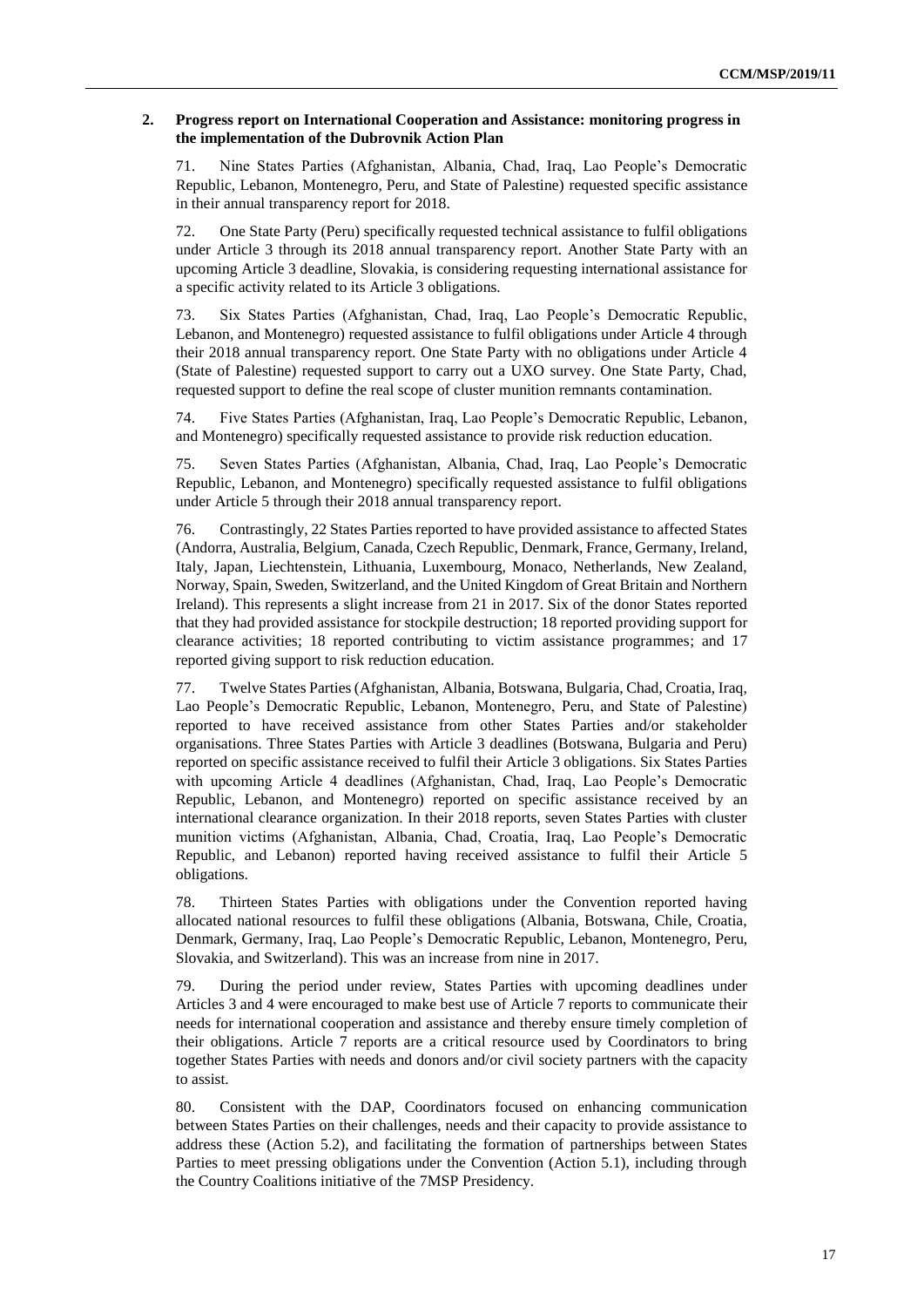81. Building on the work of previous Coordinators, with the outstanding support of the ISU, and in line with their concept note designed for the period up to the 9MSP, Coordinators focused on States Parties with upcoming Articles 3 and 4 deadlines. To this end, Coordinators, reached out to Thematic Coordinators on Articles 3 and 4 to explore synergies and gain a better understanding of the challenges faced by those States Parties.

82. Coordinators also further promoted the Country Coalitions concept. In this context, Coordinators participated in an informal round table discussion organized by the ISU on the Country Coalitions Concept held on 13 March 2019 in Geneva. The event moderated by Sri Lanka in its capacity as 9MSP Presidency was made possible thanks to the generous financial contribution of Canada. The round table provided an excellent platform for an interactive discussion on the Country Coalitions concept.

83. Furthermore, Coordinators played an active role in the development of the methodology for the analysis deadline extension requests under Articles 3 and 4. The also as participated in the analysis of the first three extension requests submitted for consideration. As members of both the Article 3 and Article 4 Analysis Groups, the Coordinators engaged in all the meetings and consultations related to the three extension requests that were submitted during the period under review. These processes provided Coordinators with yet another opportunity to draw attention to the Country Coalitions concept as a way of effectively meeting treaty obligations through enhanced coordination.

84. Finally, Coordinators reached out to States Parties that requested assistance through their 2018 annual transparency reports and held a series of bilateral meetings. The aim of these meetings was to seek clarification on the exact needs of the requesting States Parties to determine the best way Coordinators could provide support in line with their mandate and the opportunity provided by the Country Coalitions concept.

| Table 6                                                                                                                        |                                                        |                                                                                                             |
|--------------------------------------------------------------------------------------------------------------------------------|--------------------------------------------------------|-------------------------------------------------------------------------------------------------------------|
| 2 <sup>nd</sup> Review Conference Goals                                                                                        | Actions to be taken                                    | Progress made                                                                                               |
|                                                                                                                                | Dubrovnik action plan actions<br>$6.1 \text{ to } 6.2$ | During reporting period                                                                                     |
| An increase in the rate of<br>submissions of transparency<br>reports provided under Article 7<br>Improved quality in reporting | Report in time, initially<br>and annually              | 56 States Parties submitted<br>their 2018 annual<br>transparency reports while<br>33 were still outstanding |
| Increased exchange of<br>information of good and cost-<br>effective reporting practices                                        |                                                        | One State Party submitted<br>its initial transparency<br>report ahead of its deadline                       |
| Increased use of the reporting<br>guide that reflects the actual<br>need for qualitative information                           |                                                        | One State Party submitted<br>its overdue initial<br>transparency report                                     |
| and represents a useful tool for<br>States Parties to submit initial<br>reports and annual updates                             |                                                        | 12 States Parties still have<br>overdue initial transparency<br>reports                                     |
|                                                                                                                                | Make practical use of<br>reporting                     | Nine out of 56 States<br>requested for cooperation<br>and assistance through their<br>transparency report   |

## **F. Transparency Measures**

 $T<sub>1</sub>$ 

## **1. Questions/challenges for discussion at the Ninth Meeting of States Parties**

(a) What are the factors that facilitate enhanced submission rates of both initial and annual transparency reports?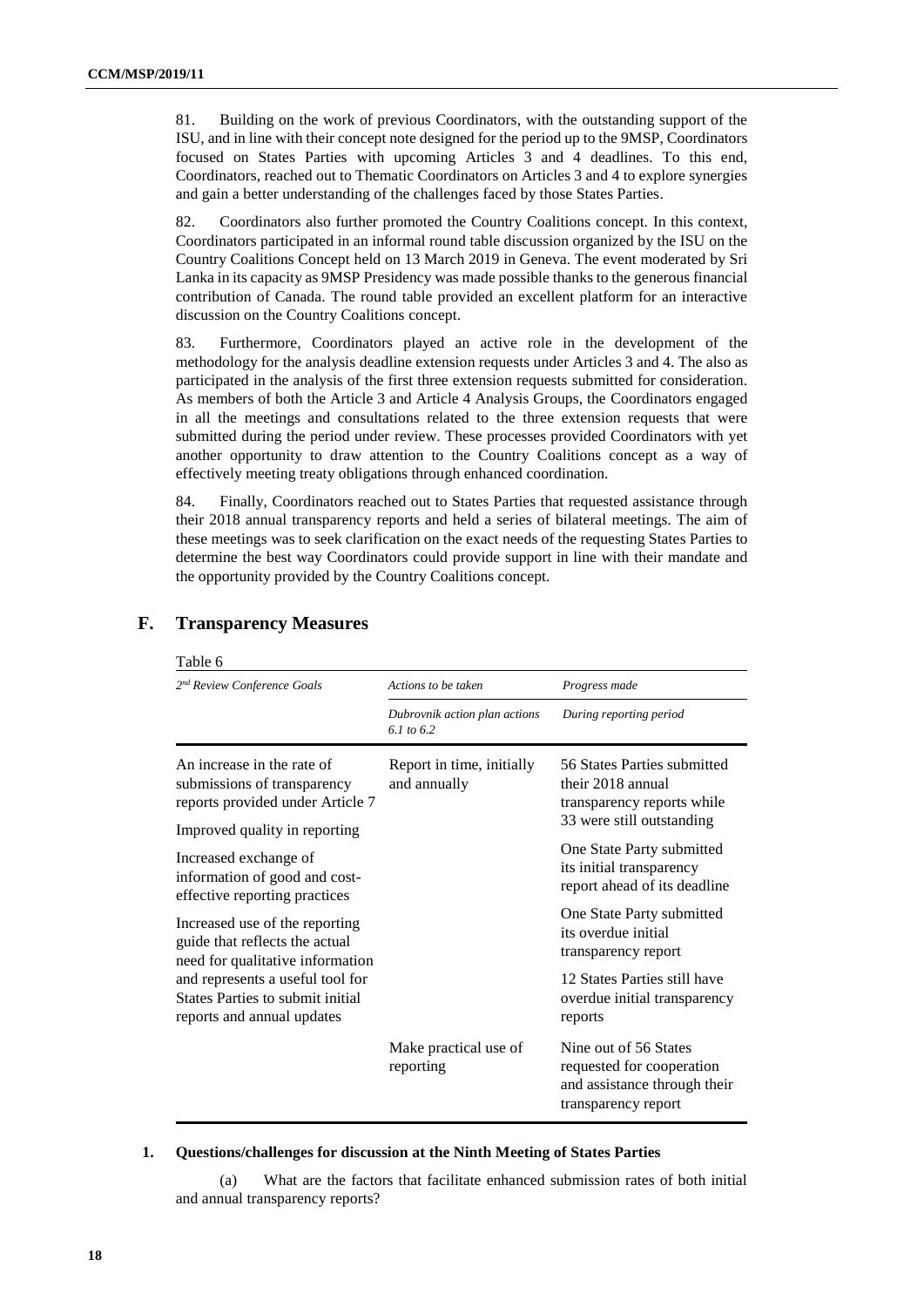(b) What best practices on reporting could be shared to enhance quality of reports and increase submission rate?

#### **2. Progress report on Transparency Measures: monitoring progress in the implementation of the Dubrovnik Action Plan**

85. All States Parties to the CCM are required to report, initially, within 180 days of entry into force of the CCM for the State Party, and then annually with updates by 30 April. 103 out of 106 States Parties had reporting obligations during the period under review.

86. According to the information available on the UNODA Article 7 database on 30 June 2019, a total of 91 initial transparency reports due from 103 States Parties had been submitted as required by Article 7 of the Convention, representing approximately 88 per cent of States Parties for which the obligation applied at that time.

87. During the period under review, one State Party (Sri Lanka) submitted its initial transparency report ahead of its stipulated deadline while another State Party (Tunisia) submitted its overdue initial transparency report.

88. As at 30 June 2019, 12 States Parties still had overdue initial transparency reports: Benin, Cape Verde, Comoros, Congo, Guinea, Guinea-Bissau, Guyana, Iceland, Madagascar, Rwanda, Somalia, and Togo.

89. As at 30 June 2019, 56 States Parties of 89 had submitted their 2018 annual transparency report, leaving 33 States Parties with overdue 2018 annual transparency reports. Therefore, out of 103 States Parties that should have submitted either an initial or annual Article 7 transparency report by 30 April 2019, 45 still needed to do so..

90. For the new States Parties Namibia, the Gambia and the Philippines, the deadline for the submission of their initial transparency reports will be due on 31 July 2019, 28 November 2019 and 28 December 2019 respectively; 180 days after the into force of the Convention for each State.

91. During the period under review, in performing its mandate, the Coordinator on matters pertaining to Transparency Measures sent 59 letters to States Parties that had overdue initial or 2018 annual reports. The Coordinator held two rounds of bilateral meetings with most States Parties with outstanding initial transparency reports to explore possible solutions to overcome challenges related to the submission of overdue reports.

92. A presentation on Article 7 obligations and the importance to submit detailed and comprehensive reports was made during a closed lunchtime event hosted by New Zealand, Coordinator on National Implementation Measures, in October 2018 in the margins of the United Nations General Assembly First Committee.

| $2nd$ Review Conference Goals | Actions to be taken                                                   | Progress made                                                                            |
|-------------------------------|-----------------------------------------------------------------------|------------------------------------------------------------------------------------------|
|                               | Dubrovnik action plan actions 7.1 During reporting period<br>to $7.3$ |                                                                                          |
|                               | Enact national legislation<br>to implement the CCM                    | 30 States Parties with<br>specific national law to<br>implement the CCM                  |
|                               |                                                                       | 12 States Parties with<br>legislation prohibiting<br>investments in cluster<br>munitions |

## **G. National Implementation Measures**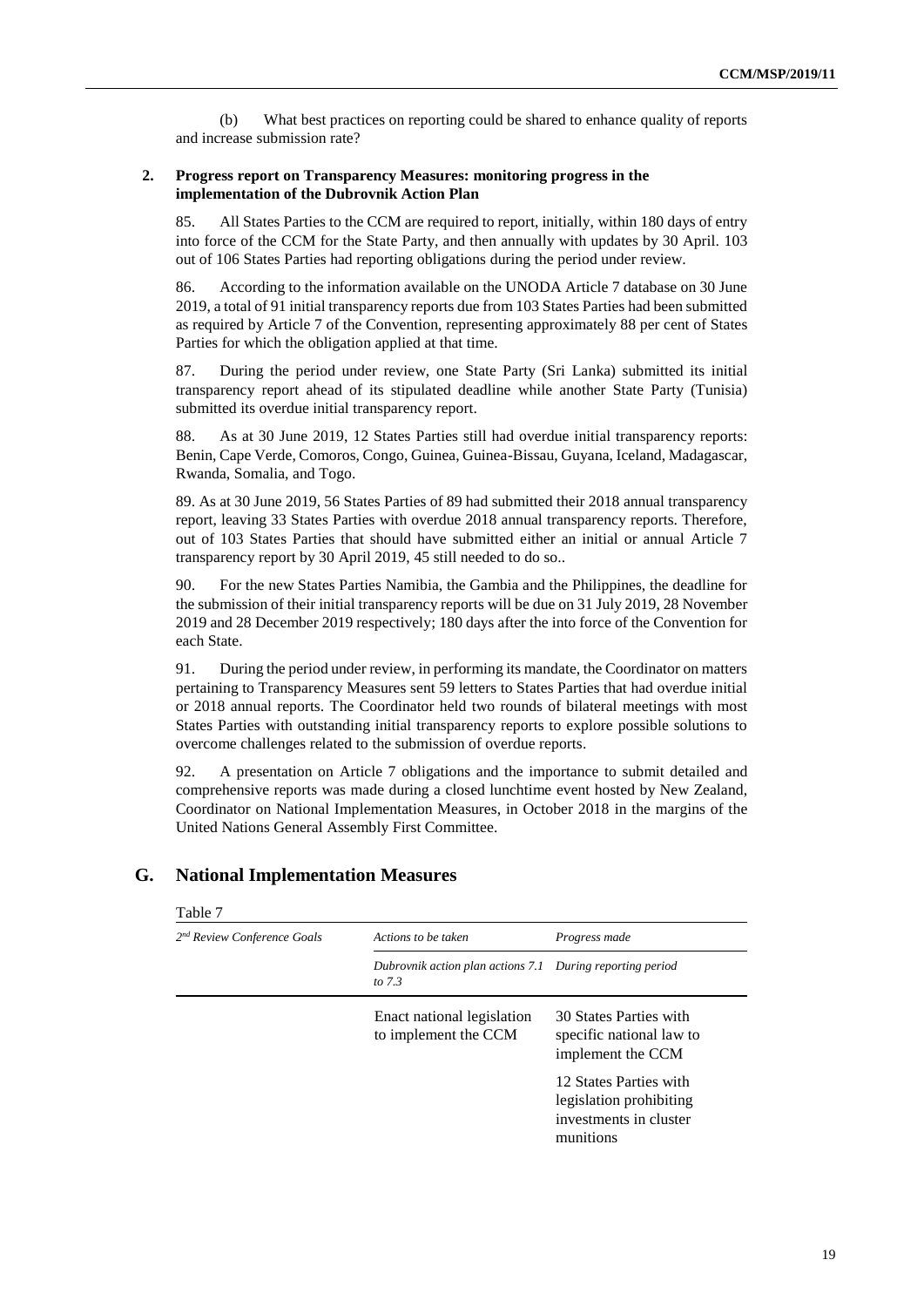| 2 <sup>nd</sup> Review Conference Goals | Actions to be taken                                    | Progress made                                                                                                                      |
|-----------------------------------------|--------------------------------------------------------|------------------------------------------------------------------------------------------------------------------------------------|
|                                         | Dubrovnik action plan actions 7.1<br>to 7.3            | During reporting period                                                                                                            |
|                                         |                                                        | 27 States Parties with<br>sufficient existing law to<br>implement the CCM                                                          |
|                                         |                                                        | 14 States Parties reported<br>updates on national<br>implementation measures                                                       |
|                                         |                                                        | Six States Parties provided<br>supplementary information<br>on national legislation to<br>implement the CCM                        |
|                                         | Highlight challenges and<br>request assistance         | One CCM regional<br>workshop in Manila, the<br>Philippines, provided a<br>forum for countries in the<br>region to share challenges |
|                                         | Raise awareness of national<br>implementation measures | One workshop on Articles 7<br>and 9 in the margins of<br><b>UNGA First Committee in</b><br>New York                                |
|                                         |                                                        | Awareness raising and<br>promotion of model<br>legislation at CCM regional<br>workshop in Manila, the<br>Philippines               |
|                                         |                                                        | Bilateral and regional<br>outreach                                                                                                 |

(a) What would encourage those States Parties that have yet to do so to review their national legislation and report on it?

(b) How can uptake of existing implementation tools, including model legislation, be improved?

(c) How can we encourage States Parties and Signatory States to identify specific assistance that may be needed to implement the CCM?

(d) Beyond the introduction of national legislation, in what ways can States Parties address the issue of investment in cluster munitions?

(e) How can States Parties be further encouraged to share best practices with respect to the dissemination to relevant national stakeholders of national obligations under the CCM?

#### **2. Progress report on National Implementation Measures: monitoring progress in the implementation of the Dubrovnik Action Plan**

93. During the period under review, work on National Implementation Measures strived to make progress towards achievement of the two relevant goals agreed in the DAP, namely: "all States Parties being in compliance with Article 9 and have reported on national implementation in formal meetings of the Convention and through Article 7 transparency reports; and all relevant national actors, including armed forces being informed of obligations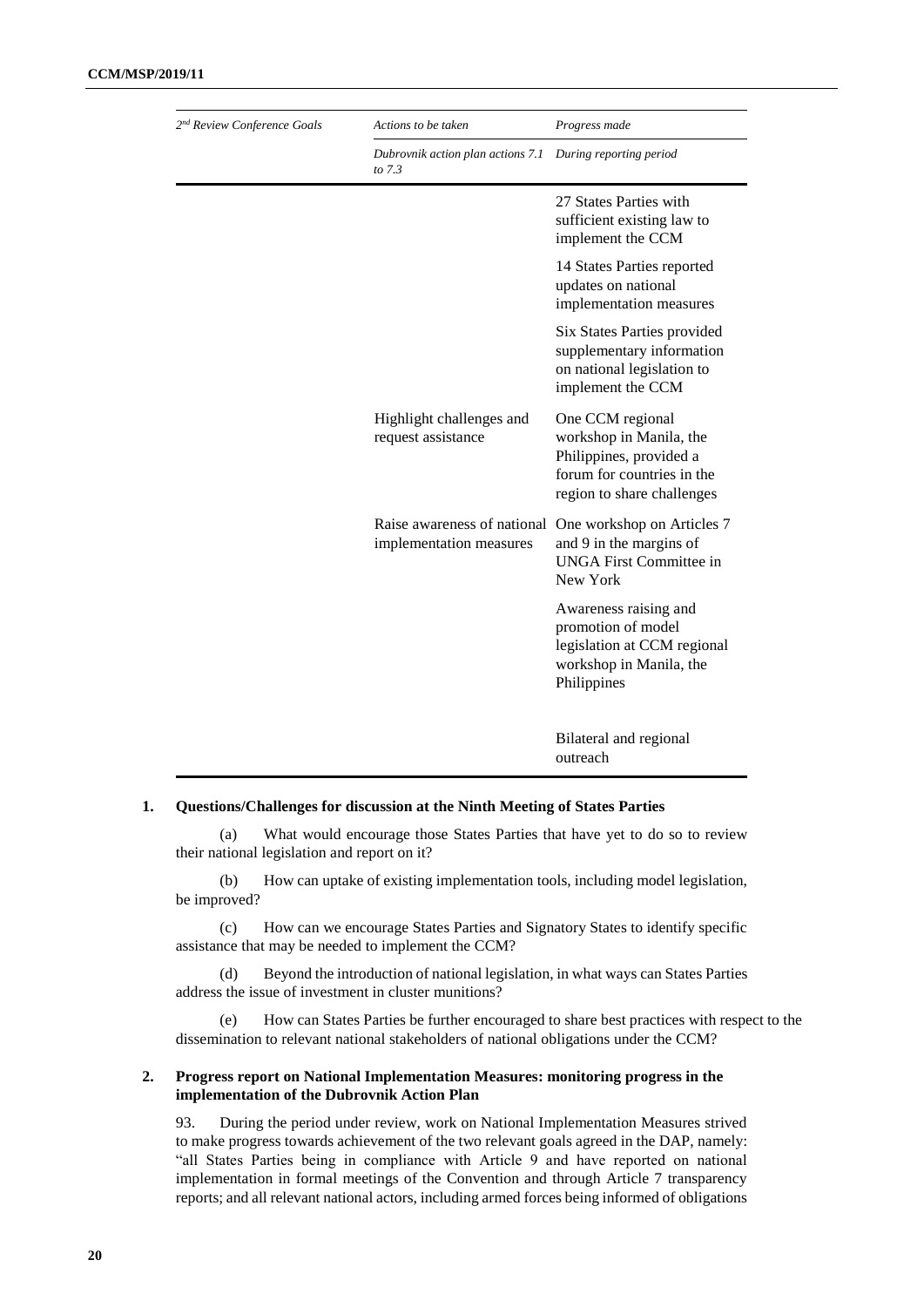under the Convention and of National Implementation Measures including as a result of their reflection, where necessary in military doctrine, policies and training."

94. In the absence of intersessional meetings, States Parties have been encouraged to submit written updates on their National Implementation Measures, particularly through the timely submission of Article 7 transparency reports. The Coordinator on National Implementation Measures, New Zealand, with the support of the ISU and the Coordinator on Transparency Measures, Iraq, hosted a workshop in New York on 11 October 2018 in the margins of the  $73<sup>rd</sup>$  session of the United Nations General Assembly First Committee and highlighted the importance of States Parties including information on implementing legislation in their initial and annual reports.

95. Issues relating to National Implementation Measures, including challenges as well as the availability of tools to assist States Parties, were also highlighted at the Regional Workshop on the CCM. The workshop held in Manila, the Philippines, from 18 to 19 June 2019, was sponsored by New Zealand and Switzerland and attended by 8 Asian and Pacific States not Party to the CCM and 5 States Parties. The Coordinator for National Implementation Measures also continued outreach to Pacific Island States on issues raised during the Pacific Conference on Conventional Weapons Treaties held in Auckland in February 2018 by carrying out bilateral visits to Fiji, Kiribati, Niue, Nauru, Papua New Guinea, Solomon Islands, Tonga, and Vanuatu.

96. Additionally, a number of States Parties reported on National Implementation Measures in their Article 7 initial and/or annual reports:

97. One State Party, Sri Lanka, submitted its initial transparency report during the period under review and reported that an analysis of existing law was taking place to determine how it could implement the CCM domestically.

98. One State Party in its overdue initial transparency report, Tunisia, reported that the Ministry of Justice had established a national committee to review the provisions of the Penal Code, which include the points dealt with by the review of the international crimes system through the introduction of new crimes, such as crimes of genocide and crimes against humanity, as well as the crimes of the use of internationally prohibited weapons.

99. Out of the 56 States Parties that have submitted their 2018 annual report, 14 States Parties (Afghanistan, Bulgaria, Croatia, France, Iraq, Lao People's Democratic Republic, Lebanon, Peru, Panama, Slovenia, Spain, State of Palestine, Switzerland, and Zambia) reported updates on national implementation.

100. Of the 2018 annual reports submitted for the period under review, six States Parties provided supplementary/additional information on its national legislation to implement the CCM.

101. Bulgaria reported that its *Law on the Implementation of the Convention on Cluster Munitions* that was adopted in 2015 had undergone amendments in January 2018.

102. Croatia reported amendments to the *Act on Mine Action* made in December 2018 to reflect the restructuring of its state administration bodies.

103. Panama, which had previously reported that its existing law was sufficient to implement the CCM, listed the articles and highlighted relevant sections of its Criminal Code in its 2018 annual report.

104. Slovenia informed of amendments to article 307 of its Criminal Code pertaining to "Illegal Manufacture of and Trade in Weapons or Explosive Materials" in 2017.

Spain reported on the development of its national legal, administrative and other measures to implement the CCM.

107. The State of Palestine reported that its Constitutional Court issued in November 2017 that international law superseded national law.

106. Four States Parties (Afghanistan, Lebanon, State of Palestine and Zambia) gave an update on the progress made regarding the review and/or adoption of legislation to implement the CCM.